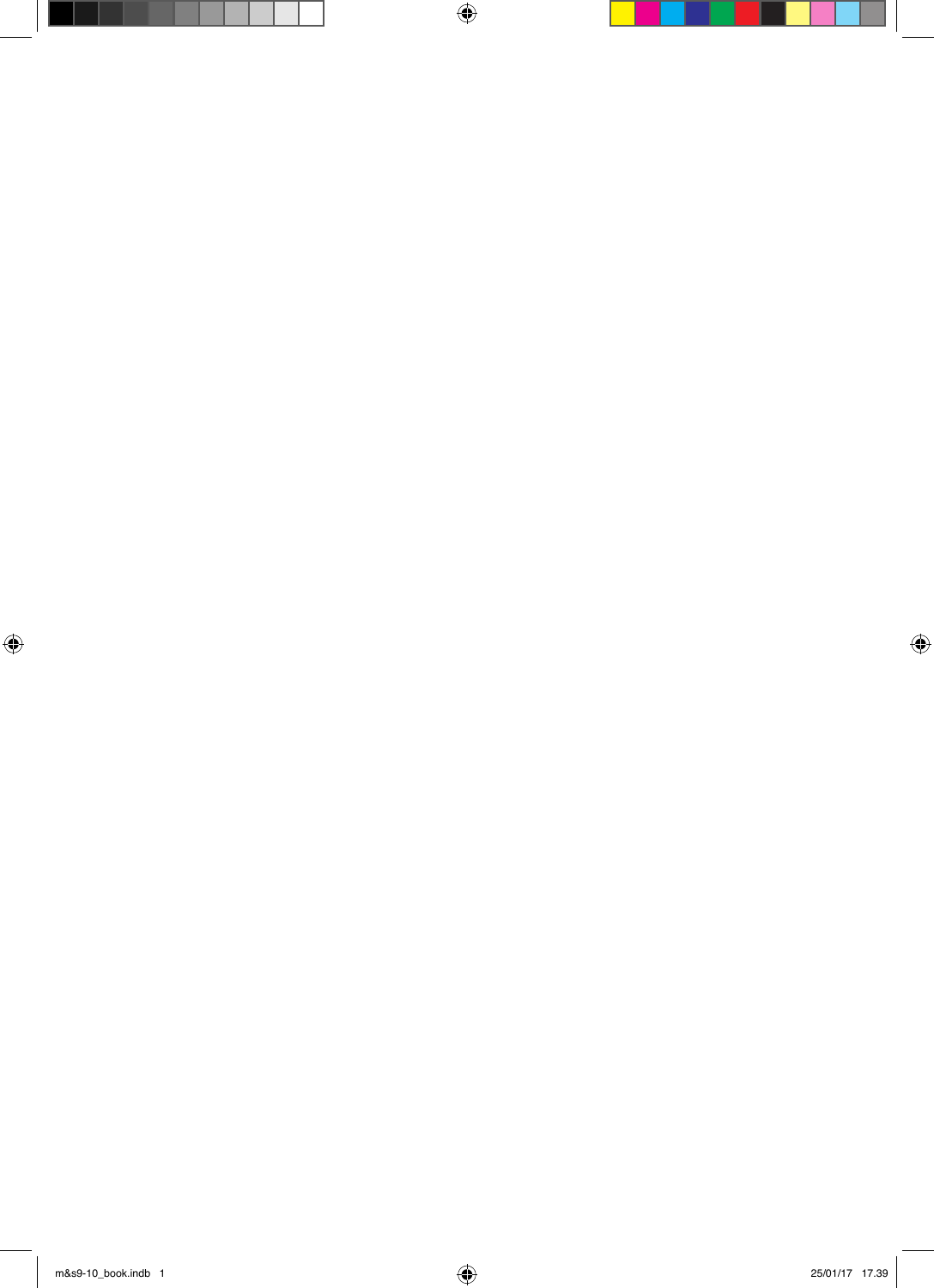*Medicina & Storia* Anno XVI / 9-10, n.s. / 2016

*Medicina & Storia* is a peer-reviewed-journal that is published twice a year. Starting from 2012, this journal is the official publication of BIOM, Società Italiana di Storia, Filosofia e Studi sociali della Biologia e della Medicina.

*Direttore / Editor in chief* Bernardino Fantini

*Direzione / Editors*

Stefano Canali, Pierdaniele Giaretta, John Henderson, Antonello La Vergata, Maria Teresa Monti, Alessandro Pagnini

*Comitato Scientifico / Editorial Board*

Alessandro Arcangeli, Giulio Barsanti, Domenico Bertoloni Meli, Giovanni Boniolo, Raffaella Campaner, Andrea Carlino, Franco Carnevale, Emanuele Coco, Barbara Continenza, Chiara Crisciani, Arnold I. Davidson, Liborio Di Battista, William Eamon, Vinzia Fiorino, David Gentilcore, Stephen Jacyna, Sabina Leonelli, Katherine Park, Telmo Pievani, Claudio Pogliano, Fabrizio Rufo, Giuseppe Testa, Alain Touwaide, Paolo Vineis

*Managing Editors* Matteo Borri, Marica Setaro

#### *Redazione / Executive Board*

Marta Bertolaso, Giovanni Campolo, Deborah Conti, Mattia Della Rocca, Margherita Di Stasio, Matteo Galletti, Mariangela Landi, Stefania Lio, Francesco Luzzini, Stefano Miniati, Alessandra Morini, Yamina Oudai Celso, Paolo Savoia, Elisabetta Sirgiovanni, Debora Tringali, Fabio Zampieri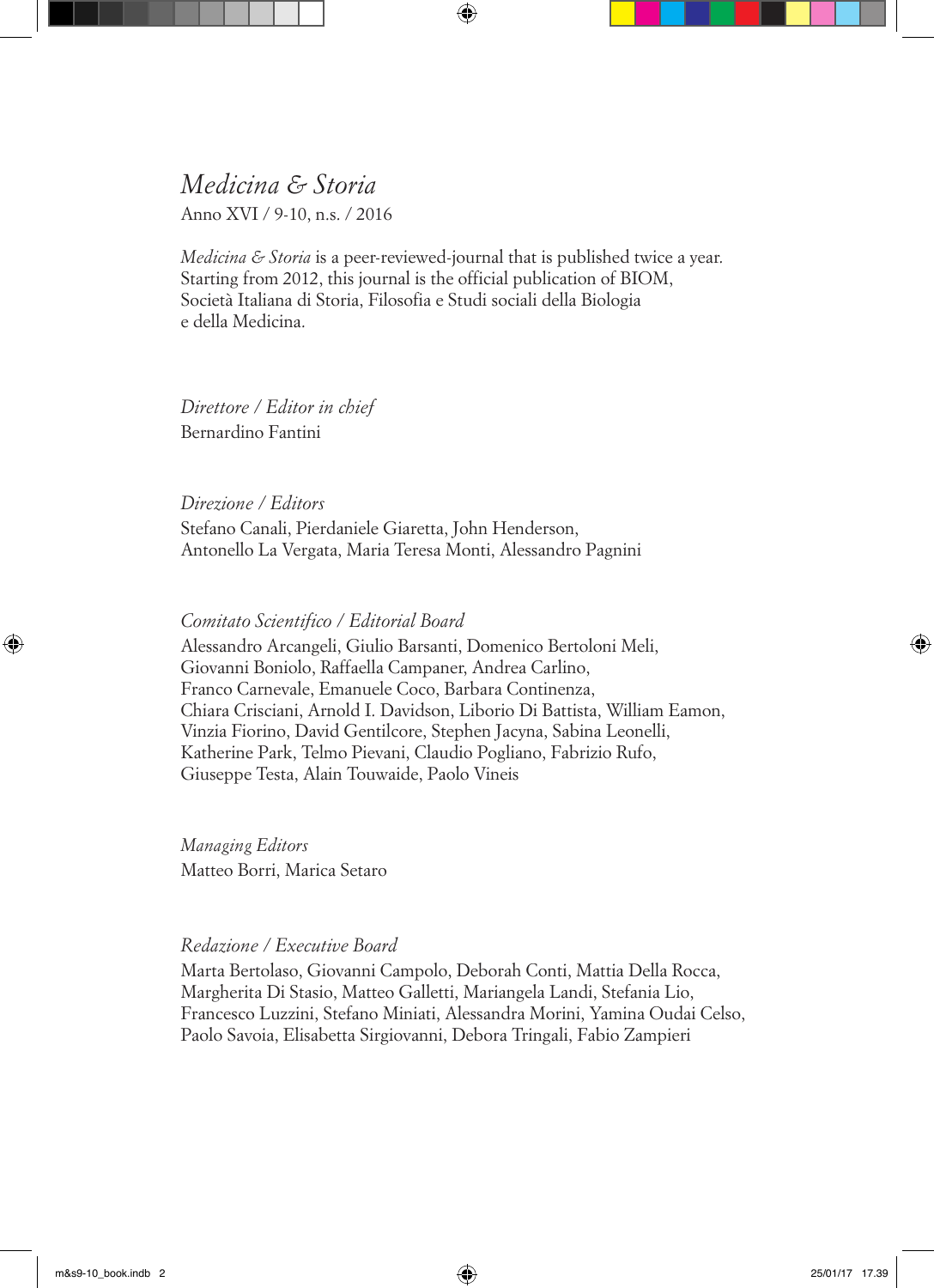# Medicina & Storia

Anno XVI

9-10, n.s. 2016

Edizioni ETS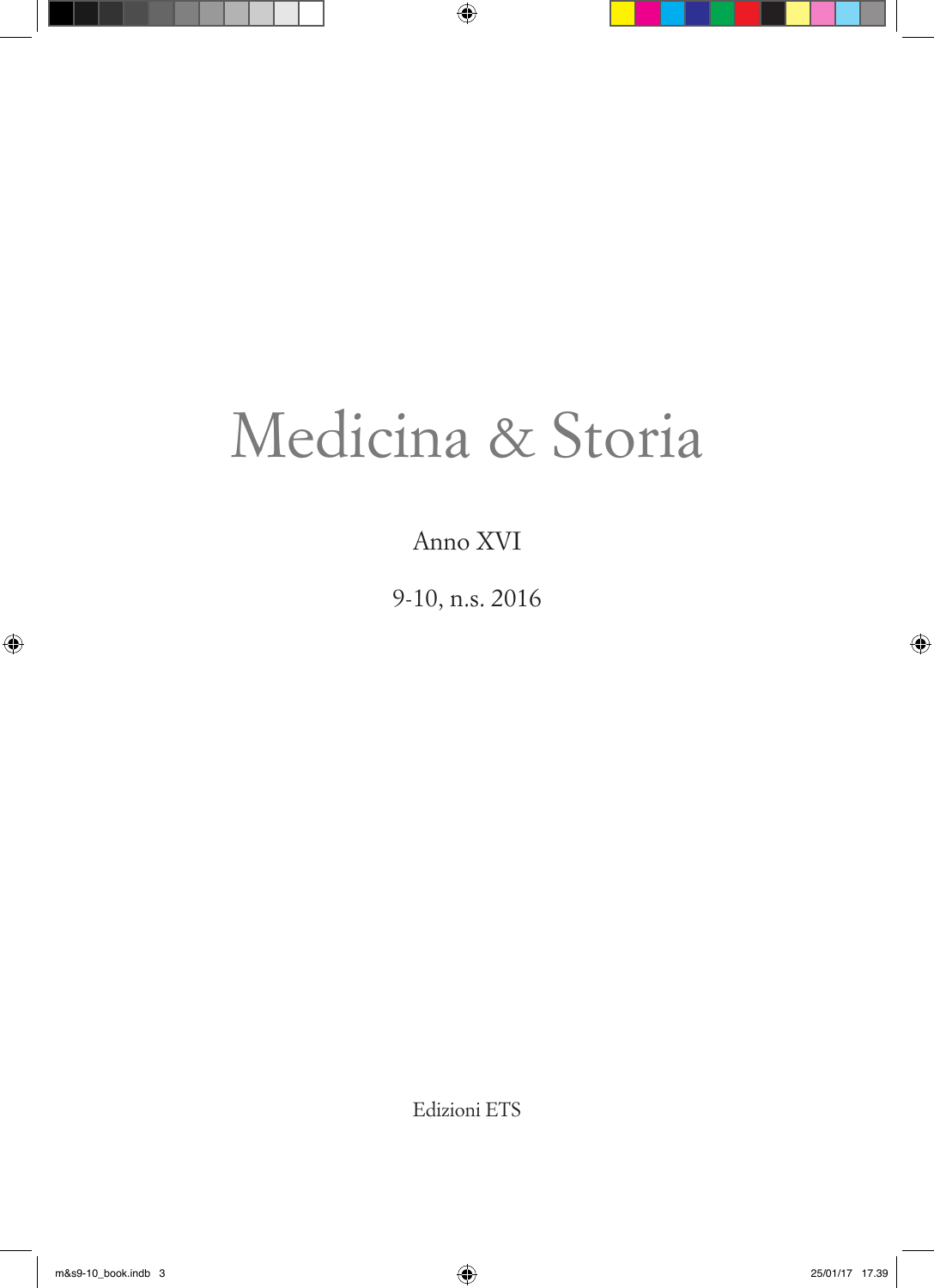Essays published on "Medicina & Storia" are double-blind peer-reviewed.

*six-monthly journal / periodico semestrale* Subscription (paper, individual): Italy  $\epsilon$  50,00, Abroad  $\epsilon$  80,00 Subscription (paper, institution): Italy  $\epsilon$  60,00, Abroad  $\epsilon$  100,00

Subscription fee payable via Bank transfer to Edizioni ETS Banca C. R. Firenze, Sede centrale, Corso Italia 2, Pisa IBAN IT 97 X 06160 14000 013958150114 BIC/SWIFT CRFIIT3F reason: abbonamento "Medicina & storia" info@edizioniets.com - www.edizioniets.com

Registrazione presso il Tribunale di Firenze n. 4934 del 2/2/2000

*Direttore responsabile*: Pierluigi Meucci

© Copyright 2016 EDIZIONI ETS Piazza Carrara, 16-19, I-56126 Pisa info@edizioniets.com www.edizioniets.com

Distribution PDE, Via Tevere 54, I-50019 Sesto Fiorentino [Firenze] ISBN 978-884674727-3 ISSN 1722-2206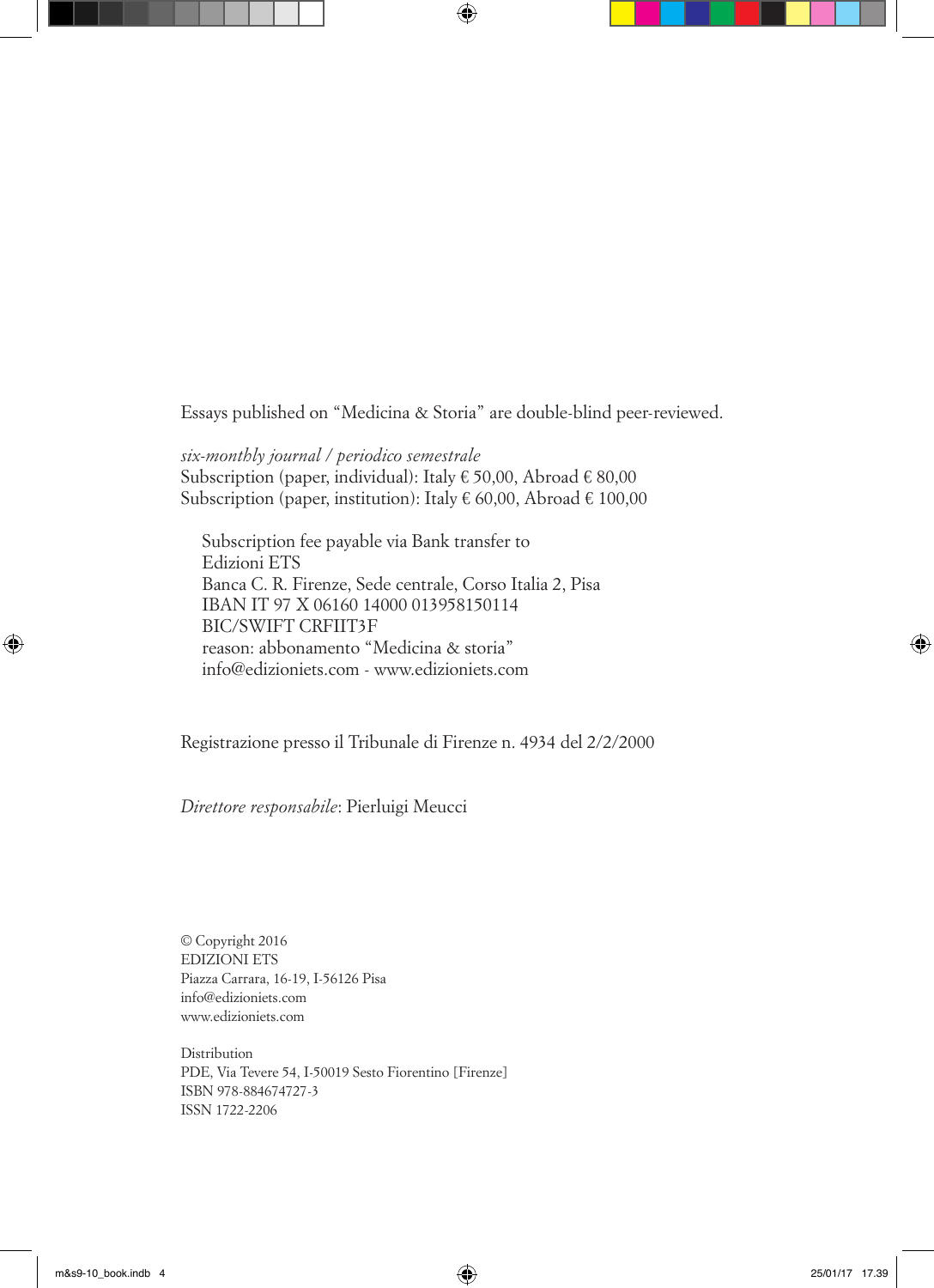# Indice/Table of Contents

## Saggi/Essays

| Fiorella Lopiccoli, Osservazione e teoria nella medicina |    |
|----------------------------------------------------------|----|
| di Francesco Torti (1658-1741)                           |    |
| Luciano Mecacci, Herbert of Cherbury and his unorthodox  |    |
| theory of brain-mind relationship                        | 37 |

## Focus: "Philosophy and Medicine"

| Vera Tripodi, Introduction                                                                                                  | 53  |
|-----------------------------------------------------------------------------------------------------------------------------|-----|
| Maria Cristina Amoretti, The concept of mental disorder:<br>between definitions and prototypes                              | 57  |
| Maurizio Balistreri, Hopes and limits of moral bioenhancement                                                               | 75  |
| Francesca Ervas, Marcello Montibeller, Maria Grazia Rossi,<br>Pietro Salis, Expertise and metaphors in health communication | 91  |
| Elisabetta Lalumera, Saving the DSM-5? Descriptive conceptions<br>and theoretical concepts of mental disorders              | 109 |
| Lucia Morra, Raising awareness of how Asperger persons perceive<br>their capacity to use metaphors                          | 129 |
| Vera Tripodi, Epistemic injustice and medical diagnosis                                                                     | 147 |

## Testimonianze/Stories

Giada Gori, Debora Tringali, Rosapia Lauro Grotto, Massimo Papini, *Testimonianze da un gruppo di volontari che affiancano*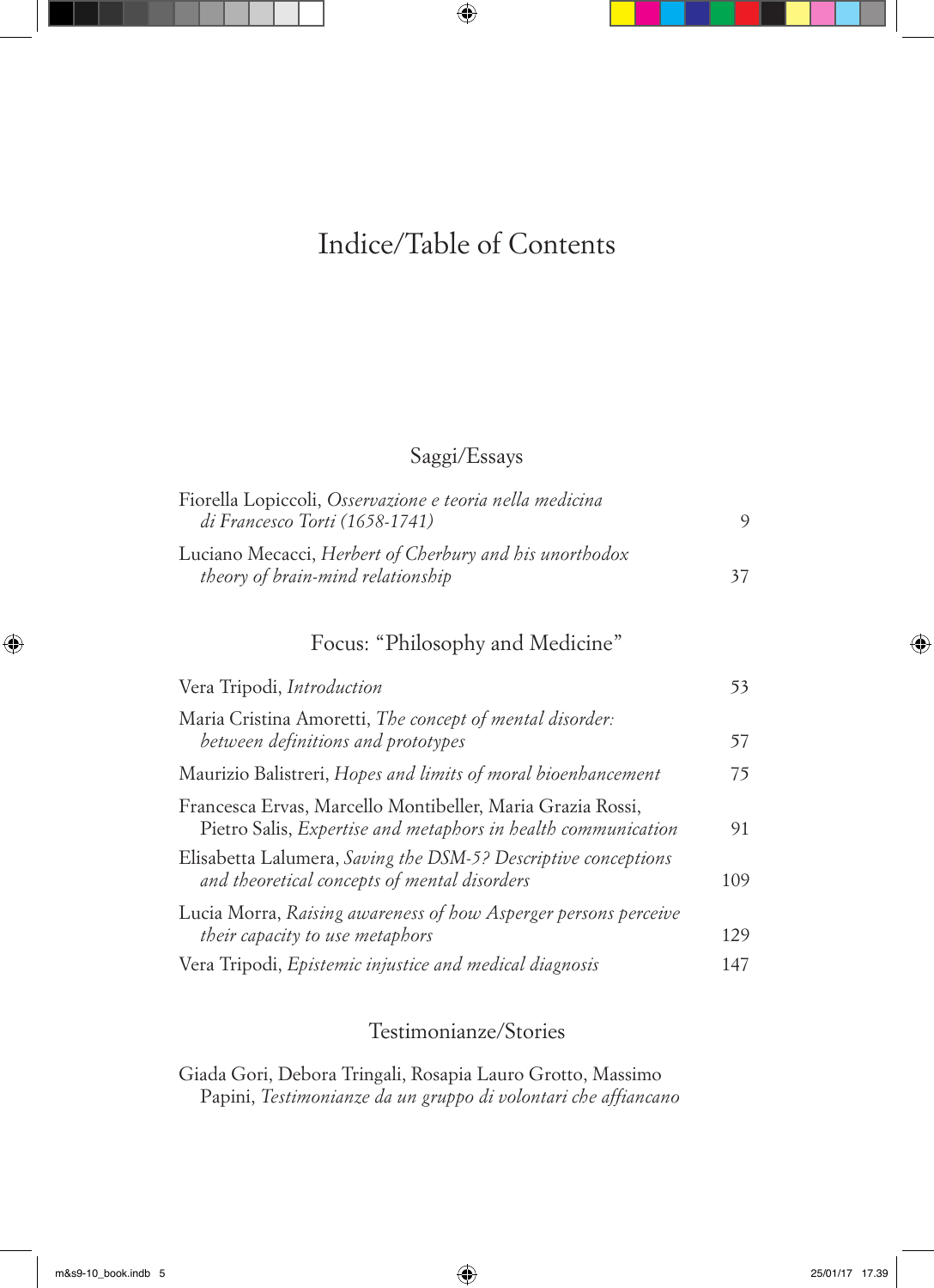| i pazienti e i loro familiari in un reparto di onco-ematologia<br>pediatrica                                                                                                                                                                     | 161 |
|--------------------------------------------------------------------------------------------------------------------------------------------------------------------------------------------------------------------------------------------------|-----|
| Rosapia Lauro Grotto, Elena Raveggi, Debora Tringali, Massimo<br>Papini, Essere volontari in un reparto di neuropsichiatria infantile:<br>l'intervista ermeneutica per un'analisi di bisogni, risorse e criticità                                | 189 |
| Debora Tringali, Eleonora Fazzini, Giulia Borgogni, Rosapia<br>Lauro Grotto, Massimo Papini, Accompagnare con la propria<br>presenza una persona anziana: un'esperienza di volontariato<br>presso la Comunità "Le Civette" di Firenze.           | 227 |
| Recensioni e note/Reviews and Book notices                                                                                                                                                                                                       |     |
| - Antoine de Baecque, En d'atroces souffrances, Alma, Paris<br>2015, 235 pp. (Corinne Doria)                                                                                                                                                     | 249 |
| - Paolo Barcella (a cura di), Un medico a Caporetto. I diari<br>di guerra di Ugo Frizzoni, Fondazione Pellegrini Canevascini,<br>Sestante edizioni, Bergamo 2015, 333 pp. (Alessandro Pastore)                                                   | 251 |
| - Fabrizio Desideri, Paolo Francesco Pieri (a cura di), L'opacità<br><i>dell'oggettuale</i> , numero monografico di «Atque. Materiali<br>tra filosofia e psicoterapia», n.s., 18, Moretti & Vitali, Bergamo<br>2016, 270 pp. (Antonino Trizzino) | 254 |
| - Olivier Faure, Et Samuel Hahnemann inventa<br>l'homéopathie, Aubier, Paris 2015, 394 pp. (Corinne Doria)                                                                                                                                       | 258 |
| - Sylvain Sionneau, Les Hors-la-loi de la médecine. Les<br>médecins populaires en Maine-et-Loire au XIX <sup>e</sup> siècle,<br>La Crèche, Geste éditions, 2015, 376 pp. (Corinne Doria)                                                         | 261 |
| Autori di questo numero/Contributors to this issue                                                                                                                                                                                               | 265 |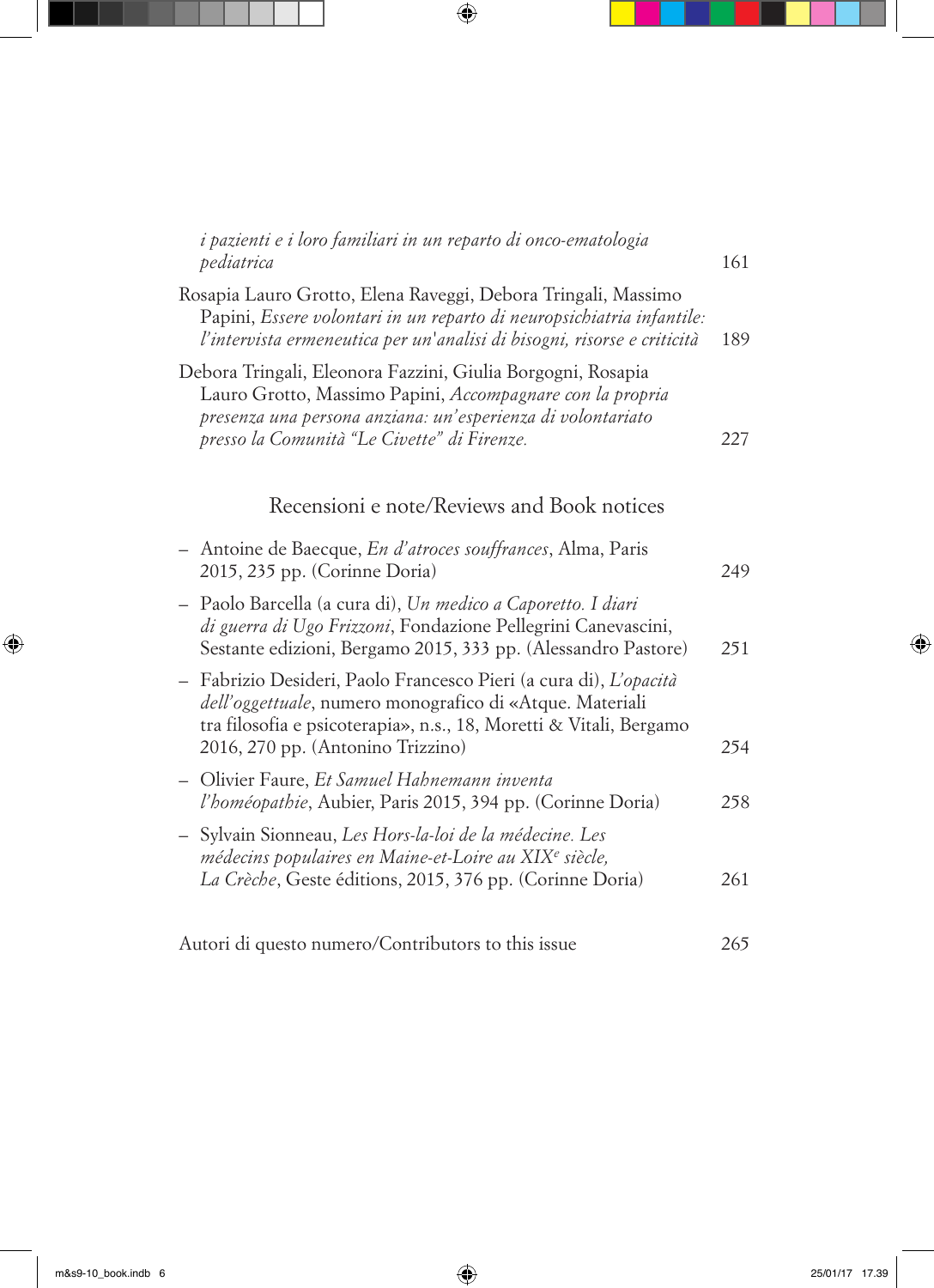## Saving the DSM-5? Descriptive conceptions and theoretical concepts of mental disorders

## Elisabetta Lalumera

- *Abstract:* At present, psychiatric disorders are characterized descriptively, as the standard within the scientific community for communication and, to a certain extent, for diagnosis, is the DSM, now at its fifth edition. The main reasons for descriptivism are the aim of achieving reliability of diagnosis and improving communication in a situation of theoretical disagreement, and the Ignorance argument, which starts with acknowledgment of the relative failure of the project of finding biomarkers for most mental disorders. Descriptivism has also the advantage of capturing the phenomenology of mental disorders, which appears to be essential for diagnosis, though not exhaustive of the nature of the disease. I argue that if we rely on the distinction between conceptions (procedures of identification) and concepts (reference-fixing representations), which was introduced in the philosophical debate on the nature of concepts, we may understand a limited but valid role for descriptive characterizations, and reply to common objections addressed by those who advocate a theoretically informed approach to nosology.
- *Keywords:* psychiatry, philosophy, classification, nosology, DSM, DSM-5, mental disorder, concept

*Running head:* Saving the DSM-5, descriptive conceptions and theoretical concepts

### *I*

While mental disorders are highly prevalent in all regions of the world, and increasingly recognized as such by the public opinion in US and EU countries1, there is little agreement in the scientific community on how to classify them for research and diagnostic practice, as recent debates about

<sup>1</sup> Zachary Steel et al., *The global prevalence of common mental disorders: a systematic review and meta-analysis 1980-2013*, "International Journal of Epidemiology", XLIII, 2, 2014, pp. 476- 481; Matthias C. Angermeyer et al., *Public beliefs about and attitudes towards people with mental illness: a review of population studies*, "Acta Psychiatrica Scandinavica", CXIII, 3, 2006, pp. 163-179.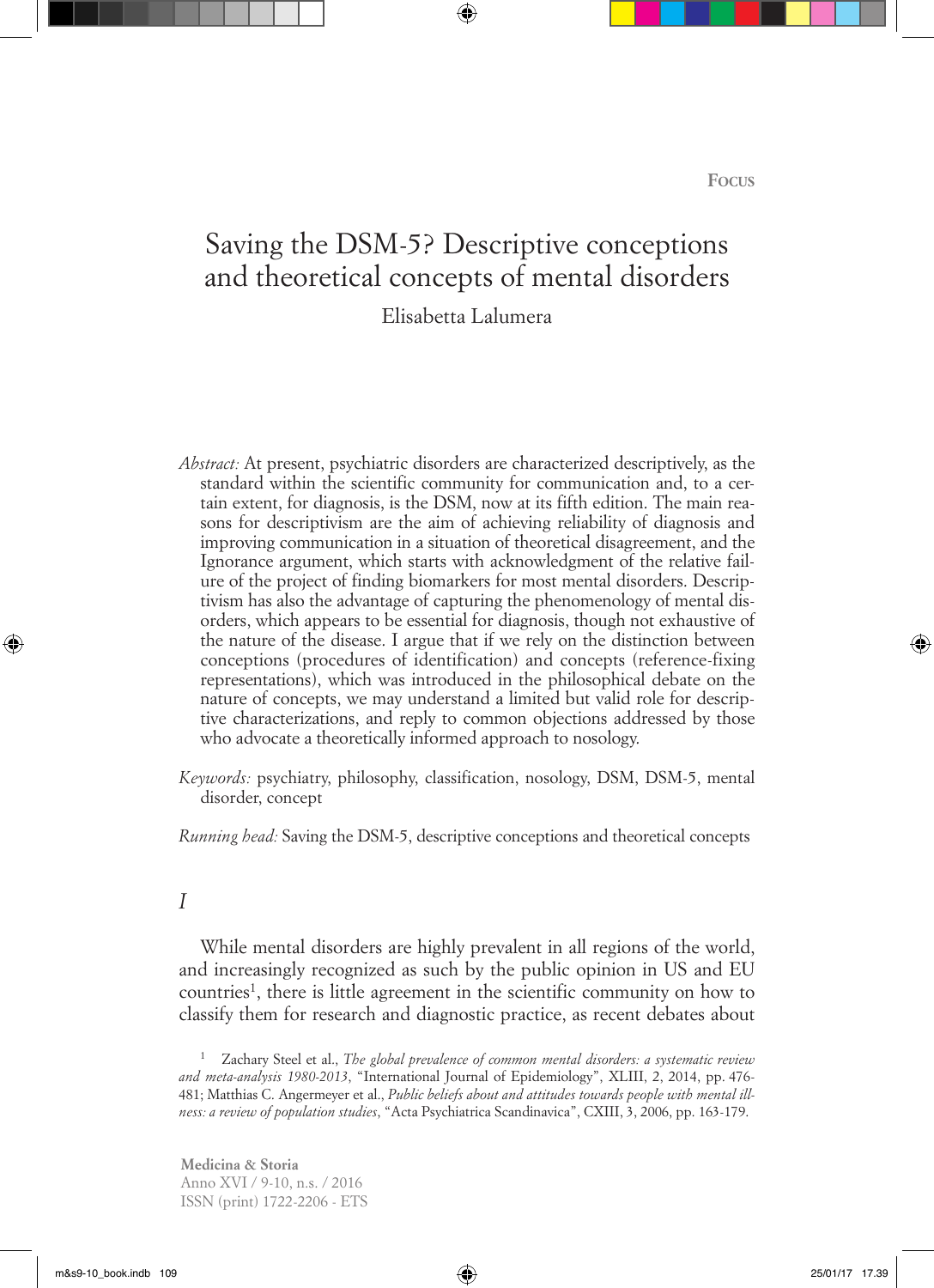the preparation and publication of the fifth edition of the Diagnostic and Statistical Manual of mental Disorders (DSM-5)<sup>2</sup> show<sup>3</sup>. One prominent critical issue among the others<sup>4</sup>, both philosophical and psychiatric in nature, is the following: is the *descriptive* (symptom-based and criterial) characterization employed in the DSM-5, as in the previous versions of DSM and ICD, still a viable approach, or would a *theoretical* approach be more adequate? Supporters of the theoretical approach argue that information about causes and mechanisms (at the genetic, neuropathological, or other level) ought to be integrated in the characterization of specific disorders<sup>5</sup>. A further claim from some of the supporters of this position is that such a process will inevitably result in an abandonment of most of the current categories and criteria in the DSM-5, as it is made explicit in the presenta-

<sup>2</sup> American Psychiatric Association et al., *Diagnostic and Statistical Manual of Mental Disorders (DSM-5®)*, American Psychiatric Publications, Washington 2013. Mental disorders are also included in the International Classification of Diseases (ICD), now under revision, with minor changes with respect to DSM-5 (World Health Organization, *The ICD-10 Classification of Mental and Behavioural Disorders: Clinical Descriptions and Diagnostic Guidelines*, World Health Organization, Geneva 1992). While other classification systems are actually employed in clinical settings, most research is conducted on the DSM-ICD categories, and so the philosophical and methodological debate on psychiatry focuses on them. (See also International Advisory Group for the Revision of ICD-10 Mental and Behavioural Disorders, *A Conceptual Framework for the Revision of the ICD-10 Classification of Mental and Behavioural Disorders*, "World Psychiatry", X, 2, 2011, pp. 86-92).<br><sup>3</sup> Steeves Demazeux, Patrick Singy (eds.), *The DSM-5 in Perspective: Philosophical Reflections* 

*on the Psychiatric Babel*, *Vol. 10*, Springer Dordrecht 2015; Harold Kincaid, Jacqueline A. Sullivan (eds.), *Classifying Psychopathology: Mental Kinds and Natural Kinds*, MIT Press, Cambridge, MA 2014; Rachel Cooper, *Diagnosing the Diagnostic and Statistical Manual of Mental Disorders*, Karnac Books, London 2014; Peter Zachar et al. (eds.), *Alternative Perspectives on Psychiatric Validation: DSM, ICD, RDoC, and Beyond*, OUP, Oxford 2014; James Phillips et al., *The Six Most Essential Questions in Psychiatric Diagnosis: A Pluralogue Part 1: Conceptual And Definitional Issues in Psychiatric Diagnosis*, "Philosophy, Ethics, and Humanities in Medicine", VII, 1, 2012, pp. 1-29; Kenneth S. Kendler, Josef Parnas (eds.), *Philosophical issues in psychiatry: Explanation, Phenomenology, and Nosology*, Johns Hopkins University Press, Baltimore 2008, 2nd edition 2015.

<sup>4</sup> DSM-5 has also been criticized for hyper-pathologizing normal life, being the product of socioeconomic interests, not addressing the problem of comorbidity of mental disorders, and for endorsing an inadequate general definition of mental disorders. The literature on these issues vastly exceeds the limits of the present contribution. See R. Cooper, *Diagnosing the Diagnostic and Statistical Manual of Mental Disorders*, cit. for references.

<sup>5</sup> Jonathan Y. Tsou, *DSM-5 and psychiatry's second revolution: Descriptive vs. theoretical approaches to psychiatric classification*, in Steeves Demazeux, Patrick Singy (eds.), *The DSM-5 in Perspective*, Springer Netherlands 2015, pp. 43-62; Dominic Murphy, *Psychiatry in the Scientific Image*, MIT Press, Cambridge, MA 2006; Steven E. Hyman, *Can neuroscience be integrated into the DSM-V?*, "Nature Reviews Neuroscience", VIII, 9, 2007, pp. 725-732 and Id., *The diagnosis of mental disorders: the problem of reification*, "Annual review of clinical psychology", VI, 2010, pp. 155-179; Kathryn Tabb, *Psychiatric progress and the assumption of diagnostic discrimination*, "Philosophy of Science", LXXXII, 5, 2015, pp. 1047-1058.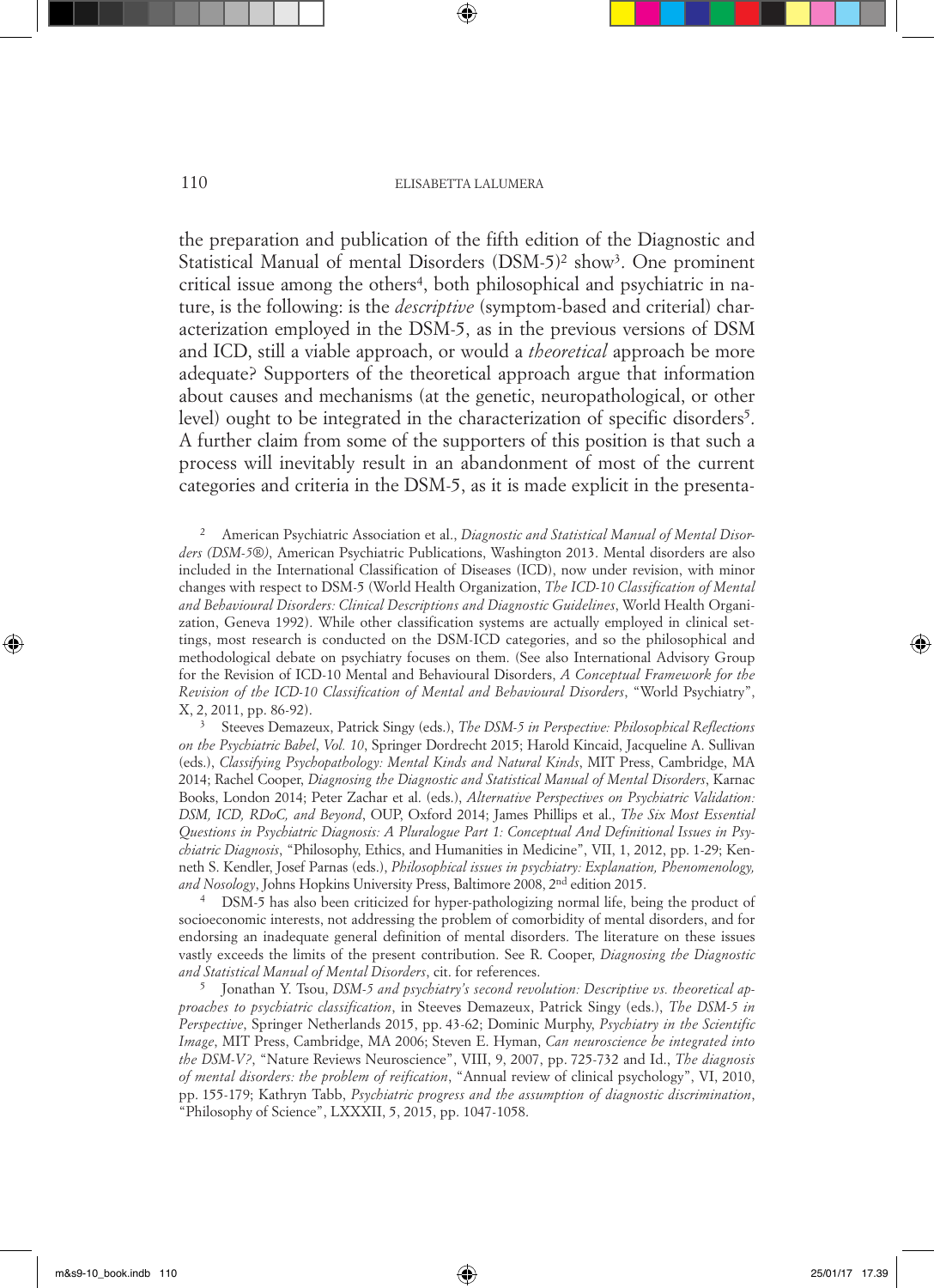tion of the Research Domain Criteria (RDoC) project, a blueprint for a new system of classification<sup>6</sup>. On the other hand, arguments in favour of supporters of a descriptivist approach to psychiatric nosology point to the failures of the search for common causes and mechanisms for mental disorders so far, and reaffirm that reliability of diagnoses, communication facilitation, and clinical utility are the main goals for the diagnostic manual7.

A bird's eye view on the debate taking place in international journals and conferences seems to show that – sociologically speaking – descriptivism is the minority position, with a few psychiatrists and psychologists supporting it, while most philosophers of psychiatry endorse a critical, theoretical perspective. In line with the minority, I shall argue in what follows that descriptivism is still a viable approach for the Diagnostic Manual to adopt. I shall maintain that what critics of descriptivism address with their critical remarks is not (in exemplar cases) descriptivism *per se*, but rather two possible shortcomings of this approach, namely, that constructs of specific disorders are *poorly validated*, and that criterial descriptions are often taken as *definitory*. Neither of those shortcomings, however, belongs to descriptivism intrinsically. From the debate on mental content within analytic philosophy I resume a distinction, which can make this point clearer: that between *concepts*, representations of categories, and *conceptions*, specifications of how we identify and discriminate elements of such categories<sup>8</sup>. What makes something member of a category (expressed by a concept) should not be confused with how we usually and preferably recognize it as such (the conceptions); in philosophical terminology, metaphysics should not be confused with epistemology. Conceptions are rough-and-ready, variable, and always fallible procedures of identification for members of a cat-

<sup>6</sup> David J. Kupfer, Darrell A. Regier, *Neuroscience, clinical evidence, and the future of psychiatric classification in DSM-5*, "American Journal of Psychiatry", CLXVIII, 7, 2011, pp. 672-674; Bruce N. Cuthbert, Thomas R. Insel, *Toward the future of psychiatric diagnosis: the seven pillars of RDoC*, "BMC medicine", XI, 1, 2013, pp. 1-5; Scott O. Lilienfeld, Michael T. Treadway, *Clashing Diagnostic Approaches: DSM-ICD Versus RDoC*, "Annual review of clinical psychology, XII, 2016, pp. 435-463.

<sup>7</sup> Kenneth S. Kendler, Michael B. First, *Alternative futures for the DSM revision process: iteration v. paradigm shift*, "The British Journal of Psychiatry", CXCVII, 4, 2010, pp. 263-265; Allen J. Frances, Thomas Widiger, *Psychiatric diagnosis: lessons from the DSM-IV past and cautions for the DSM-5 future*, "Annual Review of Clinical Psychology", VIII, 2012, pp. 109-130; Michael B. First, *Clinical utility in the revision of the Diagnostic and Statistical Manual of Mental Disorders (DSM)*, "Professional Psychology: Research and Practice", XLI, 6, 2010, pp. 465-473.

<sup>8</sup> Georges Rey, *Concepts versus conceptions (again)*, "Behavioral and Brain Sciences", XXX-III, 2-3, 2010, pp. 221-222; John Rawls, *A Theory of Justice*, Belknap Press, Cambridge, MA 1999; Georges Rey, *Concepts and conceptions: A reply to Smith, Medin and Rips*, "Cognition", XIX, pp. 297-303, 1985.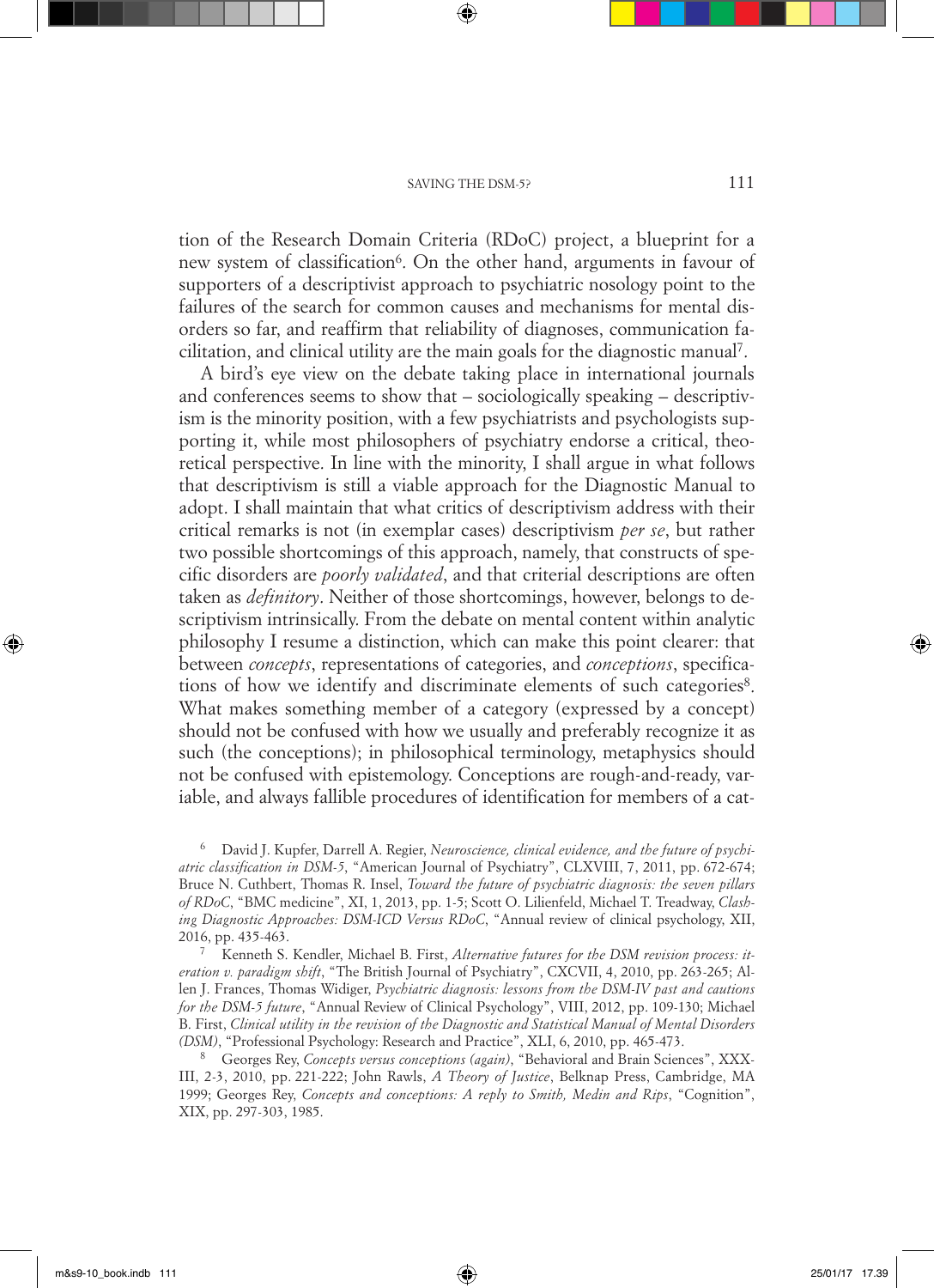egory, and do not define the category's extension; concepts do, and their complete characterization is the experts' task<sup>9</sup>. Equipped with this philosophical distinction, a viable option within the current debate on DSM-5 is that mental disorders correspond to *theoretically informed concepts*, possibly representing natural or real kinds, some of which are yet to be fully discovered, but they are also associated with (*pro tempore*) descriptive *conceptions* that enable identification practices in diagnosis and communication. Once a concept has been successfully validated, then which conceptions we might choose in order to apply it to everyday diagnostic and healthcare cases, will be largely a pragmatic option.

The position so outlined is a conciliatory one, based on acknowledging most of the reasons of both the theoretic and the descriptivist fronts. It is also a minimalist position with respect to the role of DSM-5, for on this view, an instrument such as DSM-5 should not be expected to explain what mental disorders are, but rather to establish itself as a most efficient tool for diagnosis and for improving communication within the scientific community, as well as inter- and intra-personal reliability<sup>10</sup>. Other scientific instruments may be apt for explaining what each mental disorder is, such as the forthcoming  $RdoC<sup>11</sup>$ , thereby opening up the possibility of two or more levels of classification, the diagnostic-oriented one, and the research-based one(s), to be employed in constant reciprocal feedback.

The paper is organized as follows. In the next section the descriptive stance of DSM, from the third to the latest edition, is briefly recapitulated, along with the main reasons for it, namely *reliability* and communication facilitation, and what I shall call the *ignorance argument*. In the third and longest part of the paper I illustrate the distinction between the notions of concept and conception, and I show how it brings to bear on what I take to be the three main criticisms raised against the descriptive approach: its alleged distance from the medical model, the poor validity of existing nosological categories, and the problem of their reification. In section IV I formulate the conclusions and propose some suggestions on the role of a descriptive nosology of mental disorders.

<sup>9</sup> I mentioned the relation between expertise and concept individuation in Elisabetta Lalumera, *On the explanatory value of the concept-conception distinction*, "Rivista Italiana di Filosofia del Linguaggio", 2013, pp. 73-81.

<sup>10</sup> Lara K. Kutschenko, *In quest of 'good'medical classification systems*, "Medicine Studies", III, 1, 2011, pp. 253-270.

<sup>11</sup> Thomas Insel et al., *Research domain criteria (RDoC): toward a new classification framework for research on mental disorders*, "American Journal of Psychiatry", CLXVII, 7, 2010, pp. 748-751.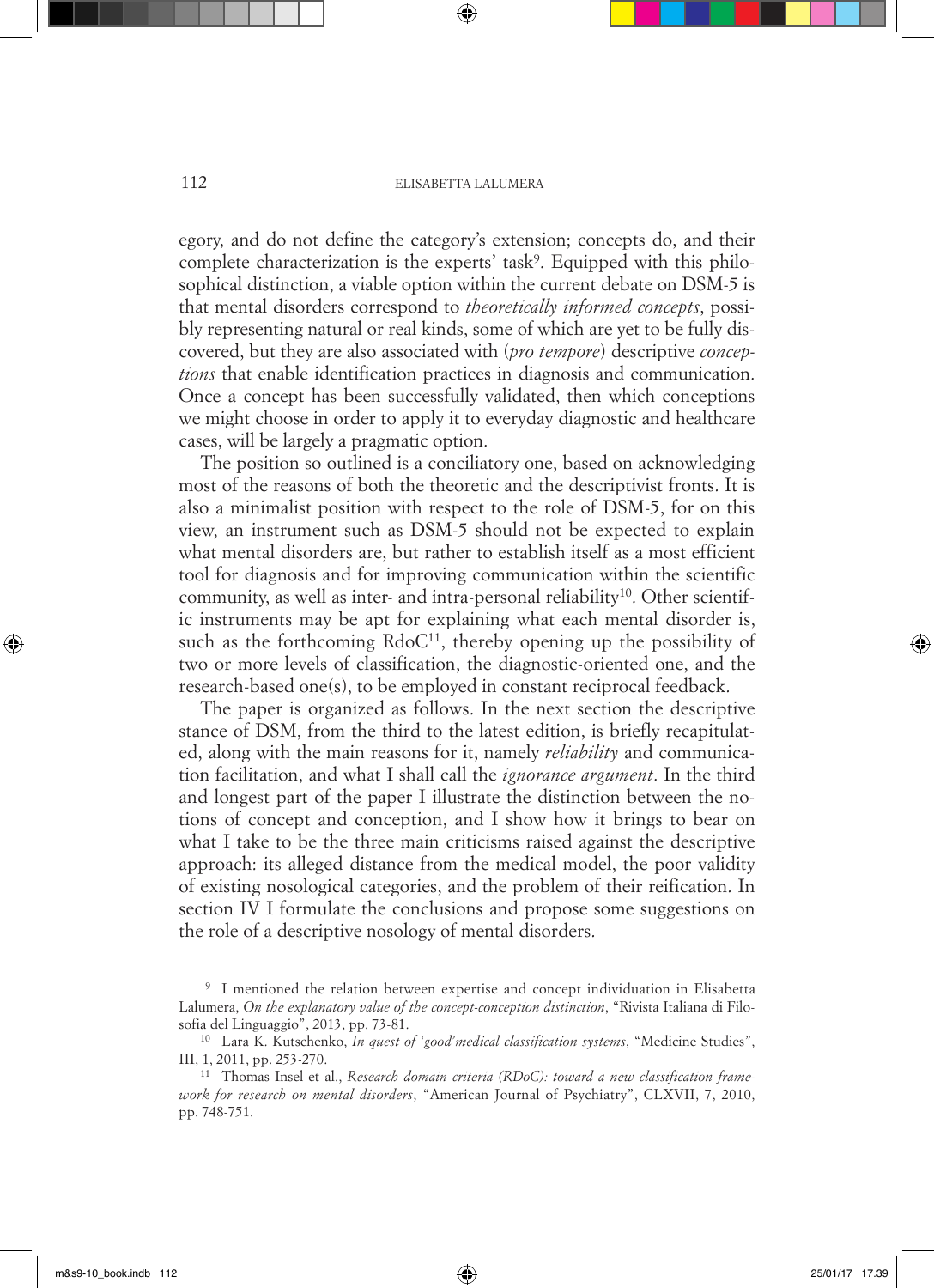*II*

Psychiatrists as well as philosophers and historians of psychiatry converge on the judgment that with the DSM-III12, there was a shift of paradigm in the classification of mental disorders, from an explanatory stance, mostly informed by psychodynamic theory, to a descriptive one<sup>13</sup>. I shall briefly recapitulate the main features of the shift before assessing the present debate, focusing on the a-theoretic and descriptive character of DSM from the 1980s on.

First, any reference to etiology and origin of disorders were expunged in the 1980 edition. As it was stated clearly in the introduction,

[t]he approach taken in DSM-III is atheoretical with regard to etiology or pathophysiological process except for those disorders for which this is well established and therefore included in the definition of the disorder. Undoubt- edly, with time, some of the disorders of unknown etiology will be found to have specified biological etiologies, others to have specific psychological causes and still others to result mainly from a particular interplay of psychological, social and biological factors<sup>14</sup>.

The manual categorized more than 300 different diagnostic categories – while its predecessor contained only 104 – with the ambition of covering all the mental disorders accepted by the US (and partially British) psychiatric community, regardless of their explanatory models and hypotheses<sup>15</sup>.

The a-theoretical character and, in particular, the elimination of all references to etiology was explicitly motivated by the aim of producing a neutral diagnostic instrument, to be used by clinicians of different orientations:

<sup>12</sup> American Psychiatric Association, *DSM-III: Diagnostic and Statistical Manual of Psychiatric Disorders*, American Psychiatric Association, Washington 1980.

<sup>13</sup> Mitchell Wilson, *DSM-III and the transformation of American psychiatry: a history*, "American Journal of Psychiatry", CL, 1993, pp. 399-410; Wilson M. Compton, Samuel B. Guze, *The neo-Kraepelinian revolution in psychiatric diagnosis*, "European Archives of Psychiatry and Clinical Neuroscience", CCXLV, 4-5, 1995, pp. 196-201; K.W.M. Fulford, Norman Sartorius, *The secret history of ICD and the hidden future of DSM*, in Matthew Broome, Lisa Bortolotti (eds.), *Psychiatry as Cognitive Neuroscience: Philosophical Perspectives,* Oxford University Press, Oxford 2009, pp. 29-48; William C. Follette, Arthur C. Houts, *Models of scientific progress and the role of theory in taxonomy development: A case study of the DSM*, "Journal of Consulting and Clinical Psychology", LXIV, 6, 1996, pp. 11-20.

<sup>14</sup> American Psychiatric Association, *DSM-III: Diagnostic and Statistical Manual of Psychiatric Disorders*, APA, Washington, 1980, p. 7.

<sup>15</sup> S. Demazeux, P. Singy (eds.), *The DSM-5 in Perspective: Philosophical Reflections on the Psychiatric Babel*, cit., p. XIV.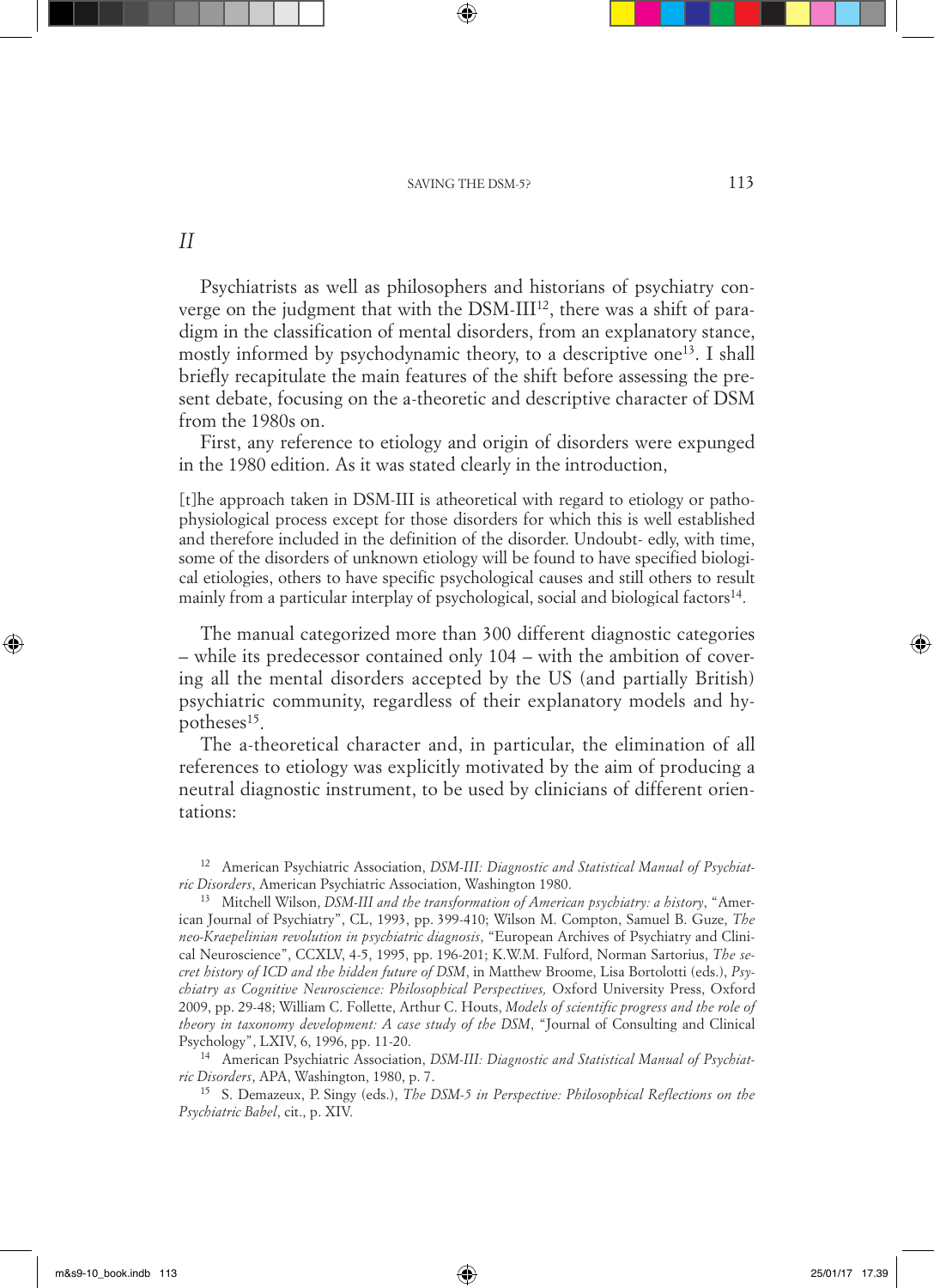The major justification for the generally atheoretical approach taken in DSM-III with regard to etiology is that the inclusion of etiological variables would be an obstacle to use of the manual by clinicians of varying theoretical orientations, since it would not be possible to present all reasonable etiological theories for each disorder (APA,1980, 7).

Sociologically speaking, the atheoretical approach also reflected the political tensions among the groups of professionals involved in the task-force of DSM, and more broadly in the treatment of mental disorders: medical doctors, clinical psychologists of different orientations, and social workers. Thus Robert Spitzer, one of the key figures of the descriptive turn, and of the marginalization of psychodynamic accounts, explained that

[b]ecause no particular orientation or limited subgroup of schools has established its credentials as the sole scientific approach, there remains no scientific criterion for officially adopting one orientation over the others. Thus the field of psychiatry must somehow accommodate all the divergent schools and yet arrive at a single classified scheme that all agree to use. How then to reach agreement amid such unyielding disagreement? The authors of DMS-III sought to achieve this agreement by separating psychiatric observation from psychiatric theory. The common classification scheme would consist of categories whose meanings could be defined as far as possible through direct observation. In this way the adherents of different schools could nonetheless agree on basic terminology because disputes regarding definitions could be settled by appeal to what all could observe and could no reasonably deny. … Agreement over terminology requires, then, that the definitions of the terms remain operational and atheoretical<sup>16</sup>.

The situation of disagreement – obviously with different competing forces, due to the passing of time – is intact at present times, as the history of the making of DSM-5 (from 2002 to 2013) clearly shows<sup>17</sup>. Now psychiatrists of psychoanalytic orientation are no longer a major dissident voice, but patients' interest groups, pressures from the pharmacological industries, and diverse scientific orientations within the American Psychiatric Association work-groups make the DSM-5 task force a "psychiatric Babel"18.

To reach a level of possible agreement, explicit operational diagnostic criteria were introduced in DSM-III, linking the descriptions of symptoms

<sup>16</sup> Robert Spitzer, 1978, quoted in Luc Faucher, *Evolutionary psychiatry and nosology: Prospects and limitations*, "Baltic International Yearbook of Cognition, Logic and Communication", VII, 1, 2012, pp. 1-64.

<sup>17</sup> Joel Paris, *The ideology behind DSM-5*, in Joel Paris, James Philips, *Making the DSM-5*, Springer, New York 2013, pp. 39-44.

<sup>18</sup> S. Demazeux and P. Singy (eds.), *The DSM-5*, cit.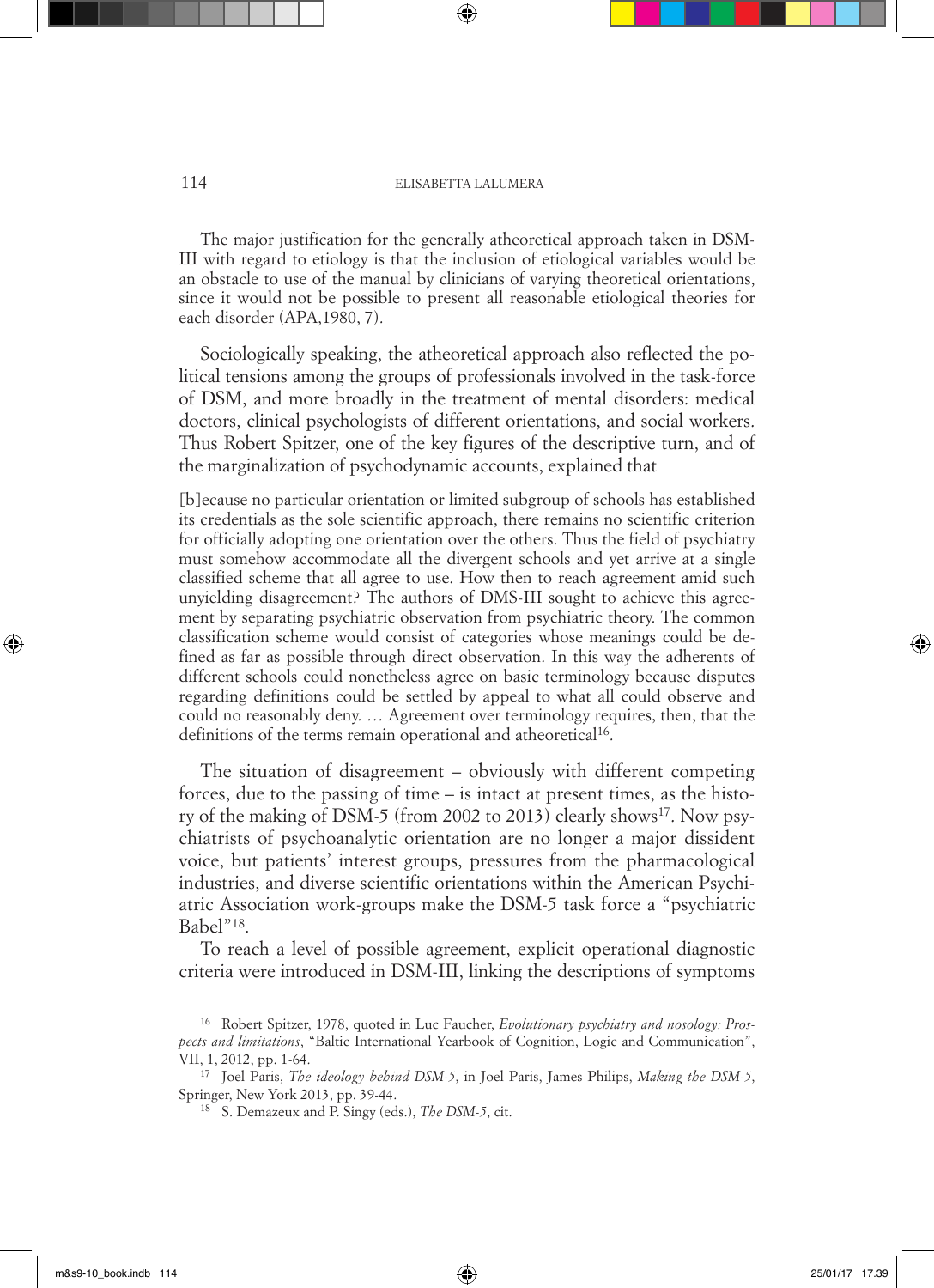(along with specifications about prognosis and treatment) to the abstract level of concepts of mental disorders, with the minimum possible use of terms with subjectively disputable meanings. Thus, for example, a characterization such as the following, for Depressive Neurosis, was cancelled: "excessive reaction of depression due to an internal conflict or to an identifiable event such as the loss of a love object or cherished possession" for it contained the word "excessive", which could give rise to obvious disagreements (would a three-month mourning be an excessive reaction? Would depression for the lost of one's dog be excessive?)<sup>19</sup>. DSM-IV (and ICD-10) introduced evidence-based procedures for modifying the classification, and several of them were modified, but the main features of the descriptive approach remain intact in the DSM-5.

Though many value terms are still present within the criteria, mostly conveying the harm, suffering and disability associated with mental disorders, the latest version retains the explicit commitment to an objective and descriptive language for diagnostic criteria<sup>20</sup>. As for structure, characterizations of specific disorders are 'polythetic': the whole set of criteria does not provide necessary and sufficient conditions for diagnostic inclusion, but thresholds are introduced for diagnosis judgments; for example, possession of any 5 out of 9 criteria qualifies a subject for a diagnosis of Major Depressive Disorder. Characterizations of specific disorders are also 'categorical', rather than dimensional: they do not admit degrees of category membership<sup>21</sup>. This style of diagnostic criteria reminds of a checklist for diagnosis, where ideally the import of the personal opinion of the clinician is minimized.

<sup>19</sup> *American Psychiatric Association Committee on Nomenclature and Statistics: Diagnostic and Statistical Manual of Mental Disorders*, 2nd edition, American Psychiatric Association, Washington 1968, quoted by Randolph Nesse, Dan J. Stein, *Towards a genuinely medical model for psychiatric nosology*, "BMC Medicine", 2012, X, 1-9, p. 2.

<sup>20</sup> Harm (disadvantage or disability) to the person is one of the traits that qualify a condition as a mental disorder, according to the general definition as "harmful dysfunction" included in the Introduction of the 4th and 5th editions. See Jerome C. Wakefield, *The concept of mental disorder: on the boundary between biological facts and social values*, "American Psychologist", XLVII, 3, 1992, pp. 373-380.

<sup>21</sup> There are many different ways to meet the requirements of a polythetic characterization, and it is possible that patients so diagnosed have no characteristics in common. This has advantages (minimization of false negatives, *i.e.*, unrecognized pathological conditions), but also shortcomings. For example, Galatzer-Levy and Bryant found that there are 636,120 ways to meet the requirements for post-traumatic stress disorder as described in DSM-5. According to them, this proves that the characterization is not specific enough. See Isaac R. Galatzer-Levy, Richard A. Bryant, *636,120 ways to have posttraumatic stress disorder*, "Perspectives on Psychological Science", VIII, 6, 2013, pp. 651-662.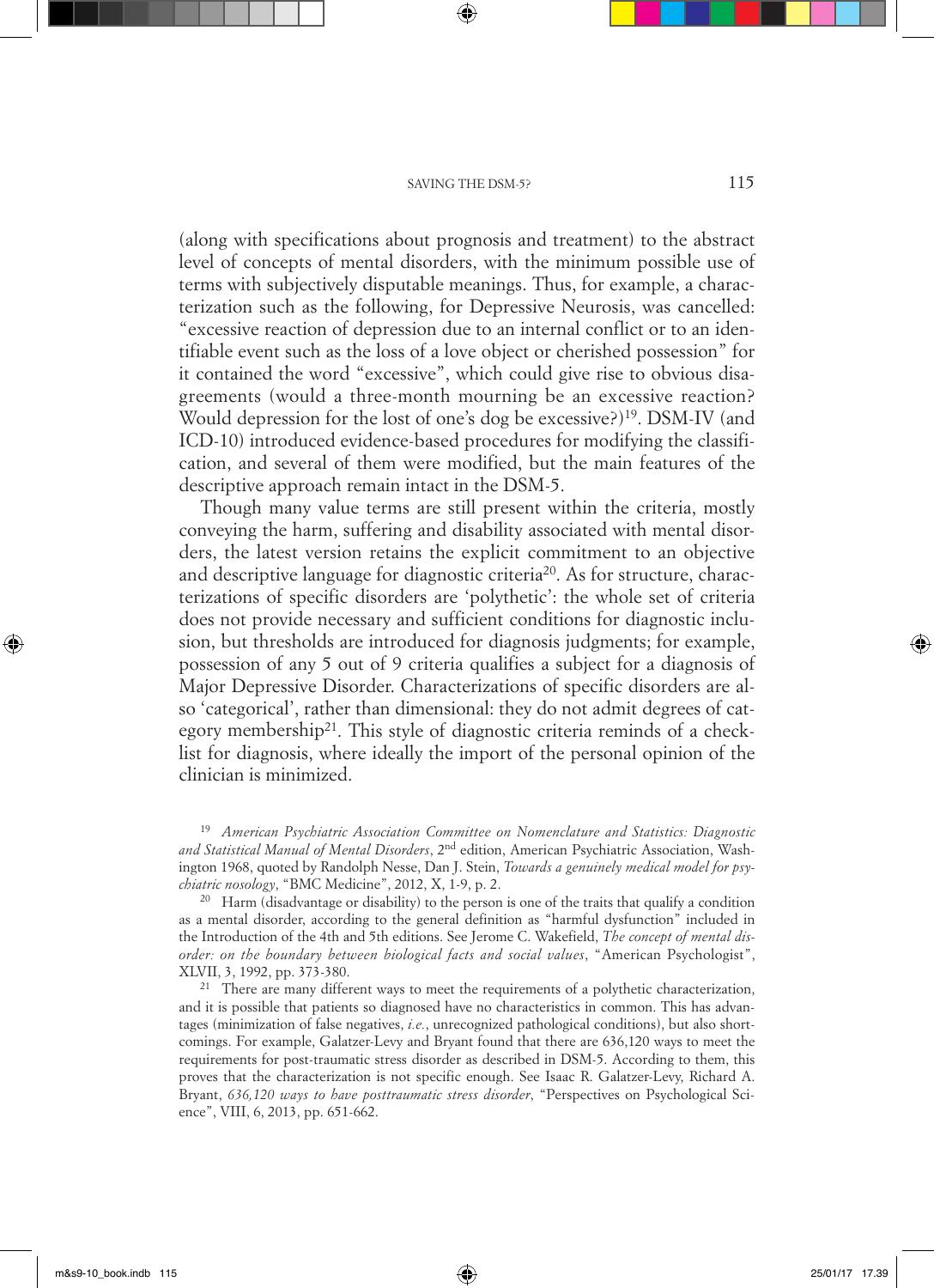#### 116 ELISABETTA LALUMERA

The main reason for adopting this kind of descriptivist stance in diagnostic criteria for specific disorders is well-known, and implicitly stated in the quote from Robert Spitzer reported above: it is to enhance 'reliability', the measure of the agreement of different clinicians on the same diagnosis (inter-rater reliability), or of the same clinician on the same diagnosis of sufficiently similar cases (intra-rater reliability). Reliability in psychiatry was very low before the issue of DSM-III, and has greatly improved over the years<sup>22</sup>. Together with reliability, communication among different users of the manual was eased by means of a shared language. As Nesse and Stein explain23,

[o]perationalized diagnosis transformed psychiatry. It made possible standardized interviews epidemiologists could use to measure the prevalence of specific disorders. Neurobiologists could search for pathology specific to reliably defined conditions. Clinical researchers at multiple sites could collaborate on treatment studies that produced massive datasets, now summarized in treatment guidelines. Regulatory agencies, insurance companies and funding agencies could, and soon did, require DSM diagnoses. Psychiatrists could finally diagnose and treat specific disorders, just like other physicians.

Nowadays, the DSM (and ICD) terminology and operational criteria set the standard for most psychiatric communications, thus achieving the initial goals $24$ .

What about a-theoreticity? Why couldn't reliability be achieved with theoretically informed nosology, including information about causes or underlying mechanisms within the criteria – once that psychodynamic explanations were (at least temporarily) discarded? In fact, many commentators agree on distinguishing between the atheoretical 'style' of the diagnostic criteria of specific disorders in the DSMs, and the committed theoretical 'general stance' of the manuals and their authors, which is an endorsement of the biomedical model, broadly conceived: mental disorders are diseases conceived as discrete, existing entities, on a par with somatic ones, and consequently the diagnosed subject is a *patient*, in need of medical care<sup>25</sup>.

<sup>22</sup> Darrel A. Regier et al., *DSM-5 field trials in the United States and Canada, Part II: test-retest reliability of selected categorical diagnoses*, "American Journal of Psychiatry", 2013.

<sup>23</sup> R. Nesse, D. J. Stein, *Towards a genuinely medical model for psychiatric nosology*, cit., p. 3.

<sup>24</sup> See Michael B. First, *The National Institute of Mental Health*, in Kenneth S. Kendler, Josef Parnas (eds.), *Philosophical Issues in Psychiatry II: Nosology*, Oxford University Press, Oxford 2012.

<sup>25</sup> See *e.g.* Massimiliano Aragona, *Neopositivism and the DSM psychiatric classification. An epistemological history. Part 1: Theoretical comparison*, "History of Psychiatry", XXIV, 2, 2013,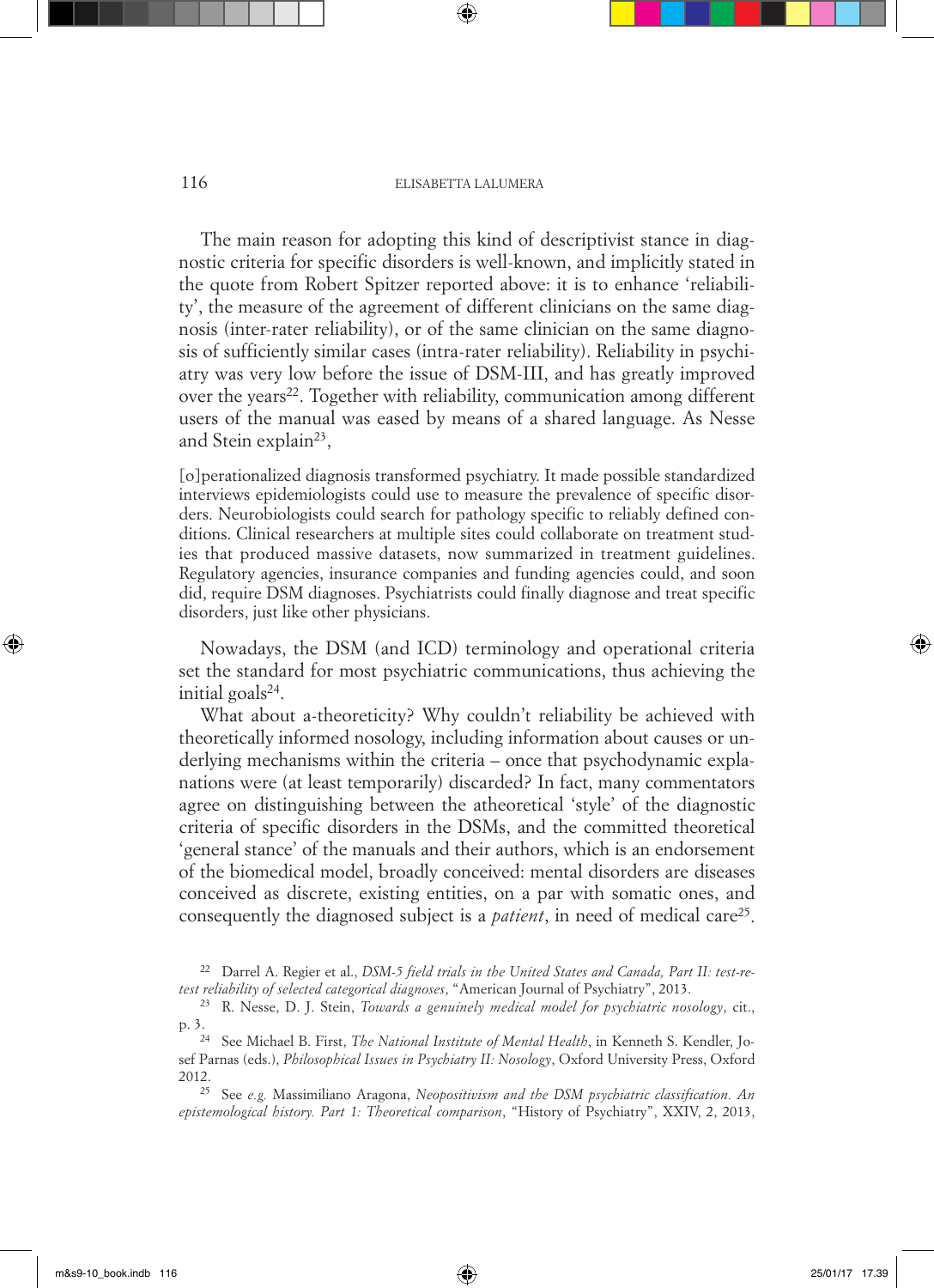In this respect, the descriptive approach of DSM has been defined neo-Kraepelinian, from the work of Emil Kraepelin in psychiatric nosology in the beginning of the XXth century. In an age where treatment and remission were very unlikely, Kraepelin focused his classification on an accurate description of symptoms and prognosis, believing that mental disorders could be classified by grouping together patients with sufficiently similar symptoms and prognosis, and by filtering out those symptoms that disappear in the course of the disease. For example, he classified 'dementia praecox' (now schizophrenia) and manic-depressive disorder as two different entities, on the basis of the fact that the one, but not the other, has a deteriorating course. However, symptoms and prognosis are not supposed to exhaust the nature of mental disorders, on Kraepelin's view. He also maintained that the etiology of mental diseases was soon to be discovered, and psychiatry be aligned with the rest of medicine<sup>26</sup>.

Kraepelin's conviction and medical model explicitly inform the versions of DSM from the third edition to the present<sup>27</sup>, together with acknowledgment of the partial failure of the project of going beyond symptoms and prognosis for most mental disorders. As the introduction to DSM-IV text revision makes explicit, "the etiological basis for most psychiatric conditions remains elusive… for this reason, a descriptive approach to classification has proved to be of greater utility"28. This, in the shortest form, is the 'ignorance argument' in favour of the DSM's descriptive approach. If the etiological basis 'were' known, they could possibly be included in the characterizations of specificic disorders. Given that they are not, descriptivism and atheoreticity within the criteria remain the best options, while the overall orientation is towards the medical model.

Notice that the latter premise of the argument, acknowledgment of ignorance, is documented in most scientific and survey articles, including

<sup>28</sup> First, Michael B. et al., *Introduction*, in *Diagnostic and Statistical Manual of Mental Disorders: Fourth Edition, Text Revision*, American Psychiatric Association, Arlington, VA 2000, p. XIV.

pp. 166-179; J. Paris, *The ideology behind DSM-5*, cit. For a definition of the medical model in psychiatry see *e.g.* D. Murphy, *Psychiatry in the Scientific Image*, cit.

<sup>26</sup> Emil Kraepelin, *Textbook of psychiatry*, translated by Anton R. Diefendorf, Macmillan, London 1907.

<sup>&</sup>lt;sup>27</sup> The so-called Feighner criteria were the immmediate precursors DSM-III, and they were formulated partially on the basis of Kraepelin's descriptions. See John P. Feighner et al., *Diagnostic criteria for use in psychiatric research*, "Archives of General Psychiatry", XXVI, 1, 1972, pp. 57- 63. For an opinionated history see Roger Blashfield, *The Classification of Psychopathology: Neo-Kraepelinian and Quantitative Approaches*, Springer Science & Business Media, New York 2012.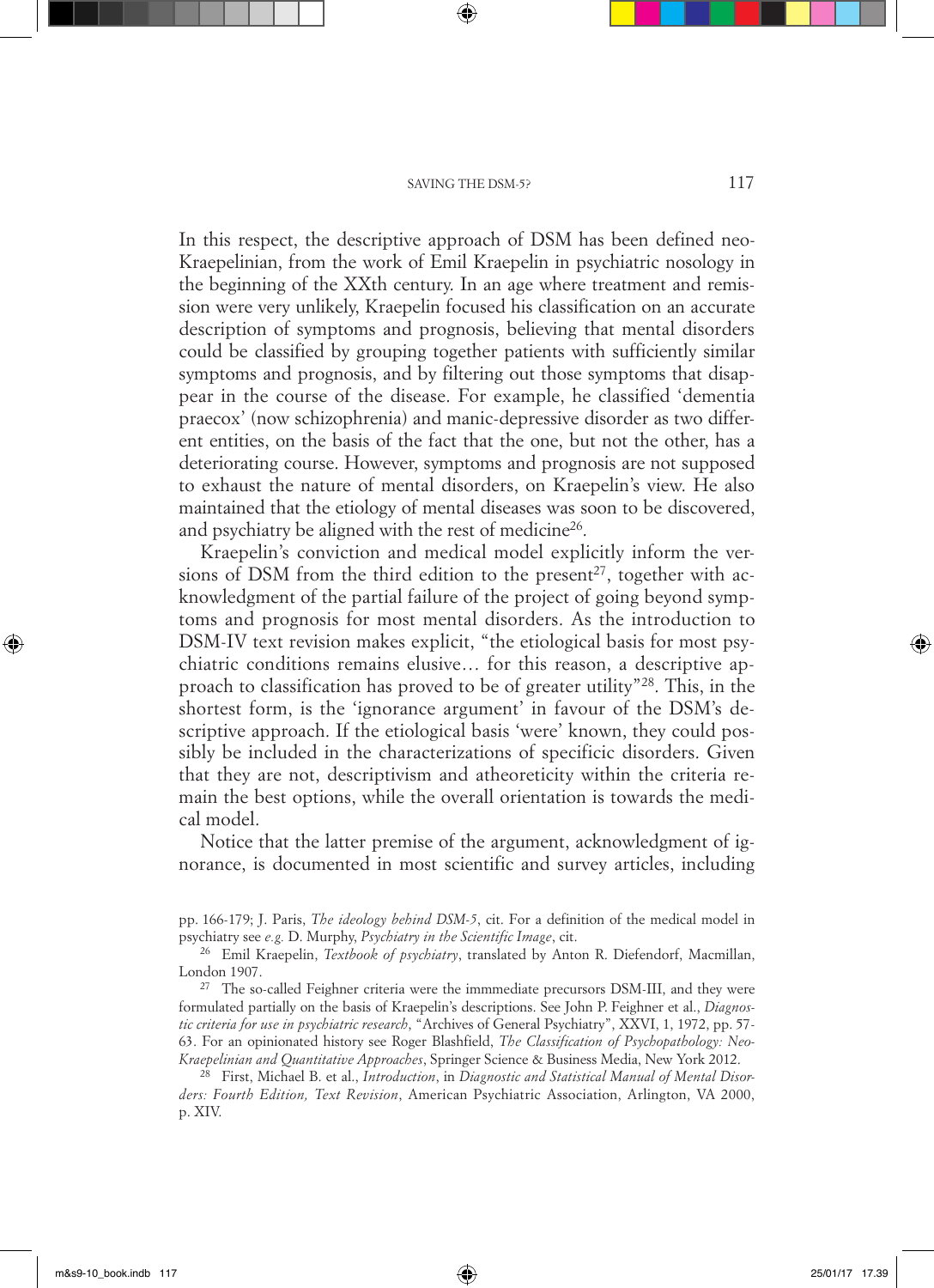those who defend a theoretical over a descriptive approach to nosology<sup>29</sup>. It is, of course, 'relative' ignorance: while research projects are going on, no hypothesis has reached the standard of a diagnostic criterion that can be employed with the widest consensus in a variety of clinical and administrative settings. On this point, the statement of David Kupfer, the head of the DSM-5 task force, is clear:

[t]he problem that we've had in dealing with the data that we've had over the five to 10 years since we began the revision process of DSM-5 is *a failure of our neuroscience and biology to give us the level of diagnostic criteria*, a level of sensitivity and specificity that we would be able to introduce into the diagnostic manual<sup>30</sup>.

To sum up, in this section I presented the descriptive stance of DSM editions from the third to the present as motivated by disagreement among different orientations, and aimed at achieving reliability; I also claimed that atheoreticity is in fact the endorsement of the medical model of mental disorders, together with an ignorance argument for the conclusion that it is premature to include etiological information within the diagnostic criteria. With a view to reliability, and with an unfinished agenda of finding out biomarkers and mechanisms, characterizing disorders via symptoms and course appears to be the best option for large-use diagnostic manual.

#### *III*

In this section I shall introduce the concept-conception distinction, taken from the philosophical debates on concepts; then I shall show how it can be employed to respond to what I take to be the main objections to DSM's descriptivism (distance from the medical model, the problem of reification, and inadequate validation).

In the philosophical tradition – as different from the psychological and cognitive tradition – a concept is the general representation of some kind of object, property or event, that can be shared and grasped by different

<sup>29</sup> Research on schizophrenia (the dopamine hypothesis, the gene hypothesis and the brain hypothesis among others) is an example. See *e.g.* Matcheri S. Keshavan, Henry A. Nasrallah, Rajiv Tandon, *Schizophrenia*, *Just the Facts, 6. Moving ahead with the schizophrenia concept: from the* 

<sup>&</sup>lt;sup>30</sup> Interviewed by the *New York Times*. See Pamela Belluck and Bernard Carey, *Psychiatry's guide is out of touch with science, experts say*, "New York Times", VI, 2013.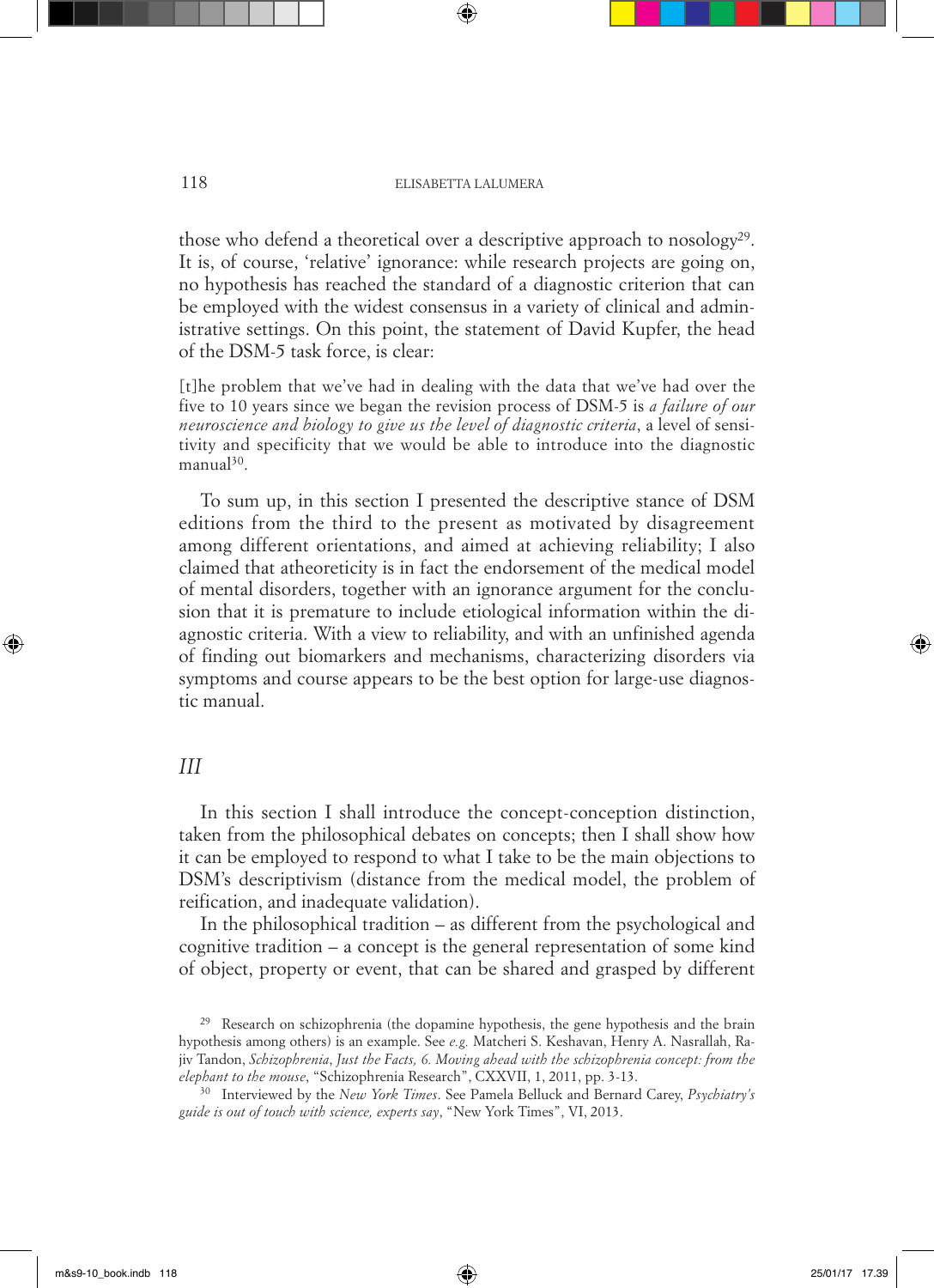individuals $31$ . The concept of justice, for example, is a general representation of what justice is, and it is applied correctly to all and only the instances of justice (actions, decisions, and thoughts). Philosophers strive to find a proper characterization of the concept of justice, typically by testing definitions. Some concepts are more apt to be characterized as definitions, like the concept of a prime number (a natural number that has exactly two natural divisors, 1 and itself), or the concept of gold (the substance with atomic number 79). Others are less so, like aesthetic and value concepts (beautiful, good, true), but also everyday concepts such as artifacts may prove hard to define, and are better characterized by non-definitional criteria, or prototypes (*e.g.* chair, door). In the case of natural kind concepts (concepts of uniformities existing in nature, which support robust inductions), some philosophers have proposed that they have a theory-like structure; what fixes the extension of a natural kind category is what the best theory (or God's eye view) will eventually be able to discover. In the meantime, what we employ in order to identify members of a natural-kind category and discriminate them from members of other categories are our 'conceptions', that is, categorization procedures, often rough-and-ready, sometimes just partial points of view on the nature of the category. Here is how the philosopher of language Ruth G. Millikan explains the notion:

[c]all the sum of the various ways that you have of recognizing a thing or, what amounts to the same, of recognizing when you are receiving information about a thing, your "conception" of that thing. Your conceptions of most common things have many components, for you have many ways of recognizing these things – no infallible ways, of course, but many fairly reliable ways. Whatever you know about a thing is part of your conception of it too, for whatever you know might help you to identify it, or help prevent you from misidentifying it, under some cir $cumstances<sup>32</sup>$ .

A concept stands to conceptions as one to many. So, for example, the moral philosopher John Rawls thinks that different societies have different conceptions of justice:

<sup>&</sup>lt;sup>31</sup> A collection of philosophical essays on the nature of concepts from Plato to the present, with an useful introductory chapter, is Eric Margolis, Stephen Laurence, *Concepts: core readings*, Cambridge Massachussetts, Mit Press 1999. For an early formulation of the concept-conception distinction within the contemporary debate, see Georges Rey, *Concepts and conceptions: A reply to Smith, Medin and Rips*, "Cognition", XIX, 3, 1985, pp. 297-303.

<sup>32</sup> Ruth Garrett Millikan, *Language: A biological model*, Oxford University Press on Demand, Oxford 2005.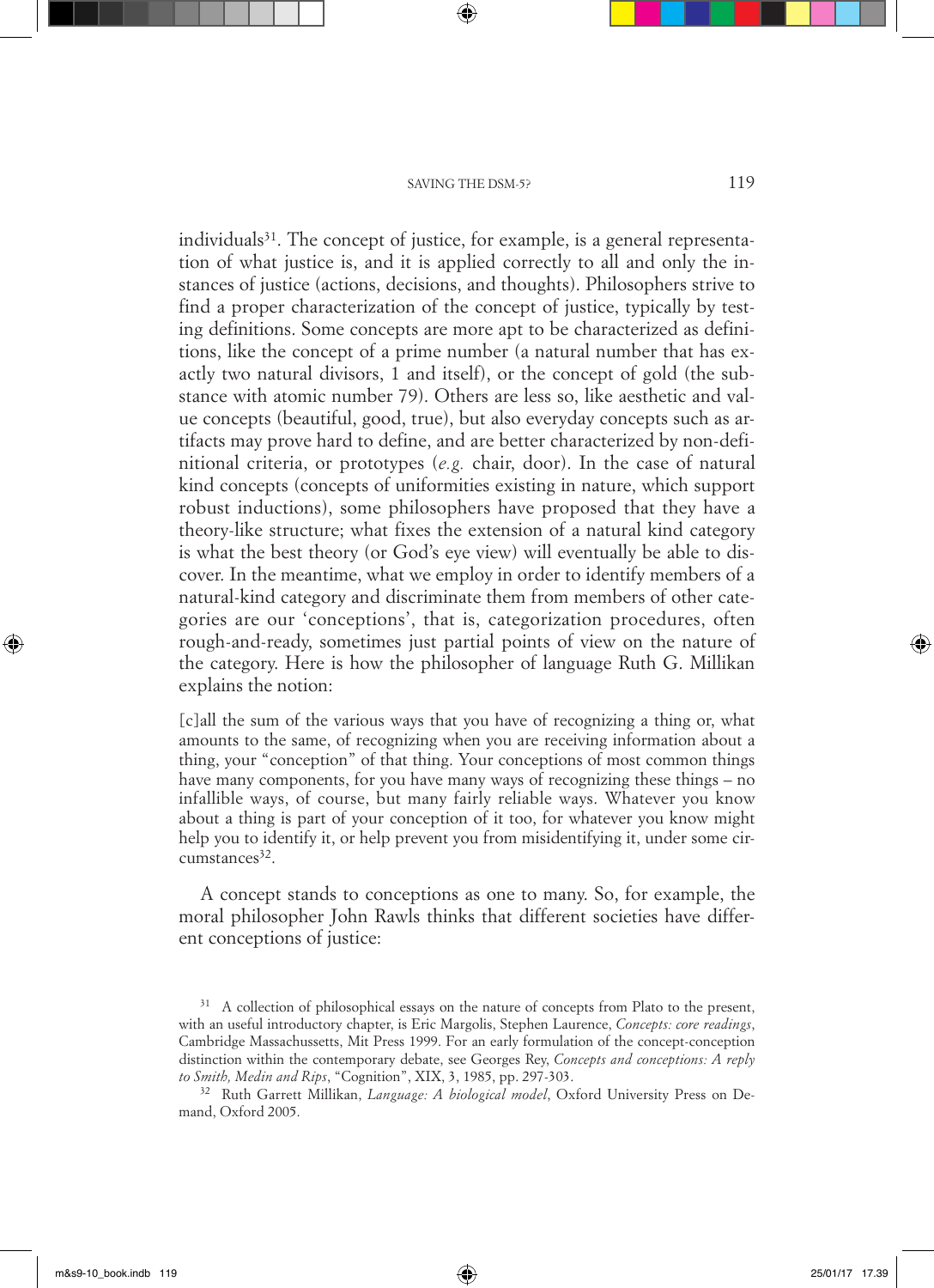#### 120 ELISABETTA LALUMERA

Existing societies are of course seldom well-ordered […], for what is just and unjust is usually in dispute. Men disagree about which principles should define the basic terms of their association. Yet we may still say, despite this disagreement, that they each have a conception of justice. That is, they understand the need for, and they are prepared to affirm, a characteristic set of principles for assigning basic rights and duties and for determining what they take to be the proper distribution of the benefits and burdens of social cooperation. Thus it seems natural to think of the concept of justice as distinct from the various conceptions of justice  $[\dots]^{33}$ .

Also, conceptions may gradually approximate a concept, as higher levels of expertise are reached. For example, I may say that logicians individuate and spell out the criteria of the concept of conjunction, and my own conception of conjunction changed with time, gradually approximating it when I attended a logic class. Likewise – the example is due to the philosopher of language and mind Christopher Peacocke – Gottfried Leibniz and Karl Weierstrass both had conceptions of the limit of a function, and approximated the definition<sup>34</sup>. A particularly interesting case for the concerns of this paper is concepts of natural kinds (to pick one current characterization among others, uniformities in nature that support inductions in virtue of their intrinsic properties). While science investigates the nature of natural kinds, so to determine their extension precisely, in most contexts they are identified with conceptions. Consider, for example, the concept of gold. We identify gold with criteria such as brilliance, colour, presence in the environment, and typical association with objects and forms. These conceptions are all fallible, as they do not discriminate gold from fake gold; nevertheless, they make gold easily recognizable in cases where chemical tests would be practically impossible, and epistemically redundant.

Finally, conceptions do not determine a category's extension, but concepts do. In most cases we don't rely on the opinion that our identifying procedures are all what there is to a thing's nature, as we implicitly assume that (in most cases) natures are hidden from view, they eschew phenomenological traits. The intuition is that of a difference between metaphysics and epistemology for a category:

[w]e need to distinguish the concept of something from merely the (epistemic) conceptions of it […] Concepts are what remain stable across variability in con-

<sup>33</sup> J. Rawls, *A Theory of Justice*, cit., p. 5.

<sup>34</sup> Christopher Peacocke, *Implicit conceptions, understanding and rationality*, "Philosophical issues", IX, 1998, pp. 43-88.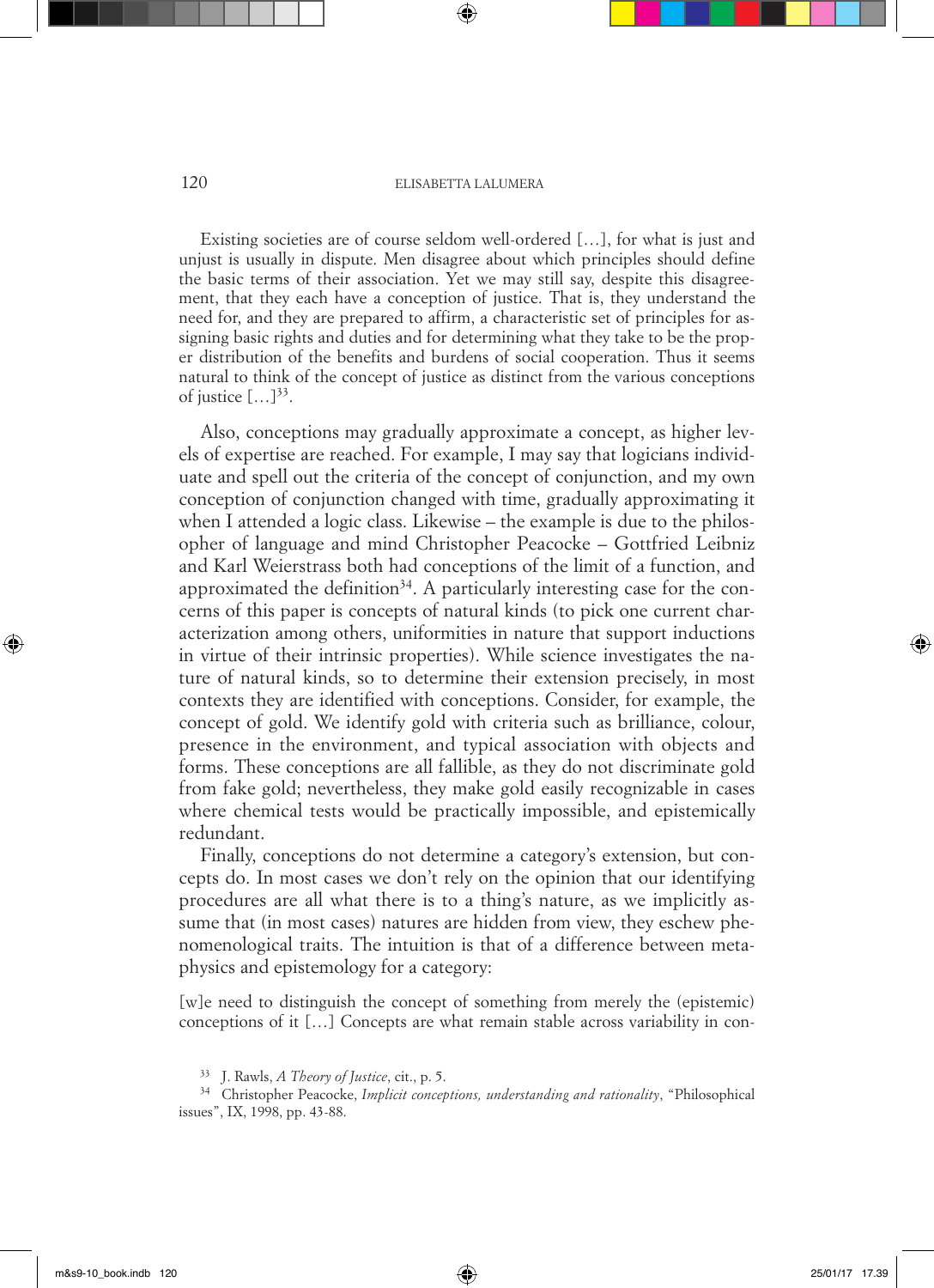ceptions, and so give argument a point, framing the questions of what people could learn and what might be the limits of reason and thought<sup>35</sup>.

The concept-conception distinction can now help me elucidate the role that descriptive characterization of mental disorders in the DSM may have. The DSM contains conceptions of specific disorders, aimed at facilitating communication and enabling clinicians to issue diagnostic judgments reliably, but also reasonably quickly and considering that no tests for the "hidden nature" of disorders are currently available. A DSM's entry, writes Paul McHugh,

[b]eing appearance driven, it is similar to a naturalist's field guide with the advantages and disadvantages of such. Just as Roger Tory Peterson's *A Field Guide to the Birds* distinguishes a prothonotory from a yellow or blue-winged warbler by the bird's coloring, voice, and range, the DSM distinguishes and then arranges mental disorders by their appearance – on their shared phenomenological  $f$ eatures<sup>36</sup>

Just like a bird's field guide help the readers identify the species of birds present in a certain area from how they look, sound, and behave, a criterial characterization of a mental disorder would help clinicians of diverse orientations to diagnose from phenomenological features. A *Field Guide* contains conceptions, as concepts of bird species are illustrated in textbook of ornithology, and explained with reference to their physiology and genetic structure; just like DSM contains conceptions, to be completed with proper concepts specified elsewhere.

The example of the *Field Guide* helps us to introduce the first common objection to the descriptive approach of DSM, namely, its distance from the current medical model. As the objection goes, descriptive characterizations of mental disorders are akin to Thomas Sydenham's bedside observations in the XVII century, but now, as Cuthbert and Insel claim,

[i]n other areas of medicine, trends have increasingly moved in the direction of ever more precise specification of the genetic, molecular and cellular aspects of disease. In specialty after specialty, there has been a realization that disease entities that appear to be a single disorder actually have distinct genetic precursors and pathophysiology. For instance, for many forms of cancer, diagnosis is no longer defined by the involved organ or even the pathologist' s report, but rather by analysis of genetic variants that can predict exactly what treatment will be

<sup>35</sup> G. Rey, *Concepts versus conceptions (again)*, cit., p. 222.

<sup>36</sup> Paul R. McHugh, *Striving for coherence: psychiatry's efforts over classification*, "Jama", CCXCIII, 20, 2005, pp. 2526-2528.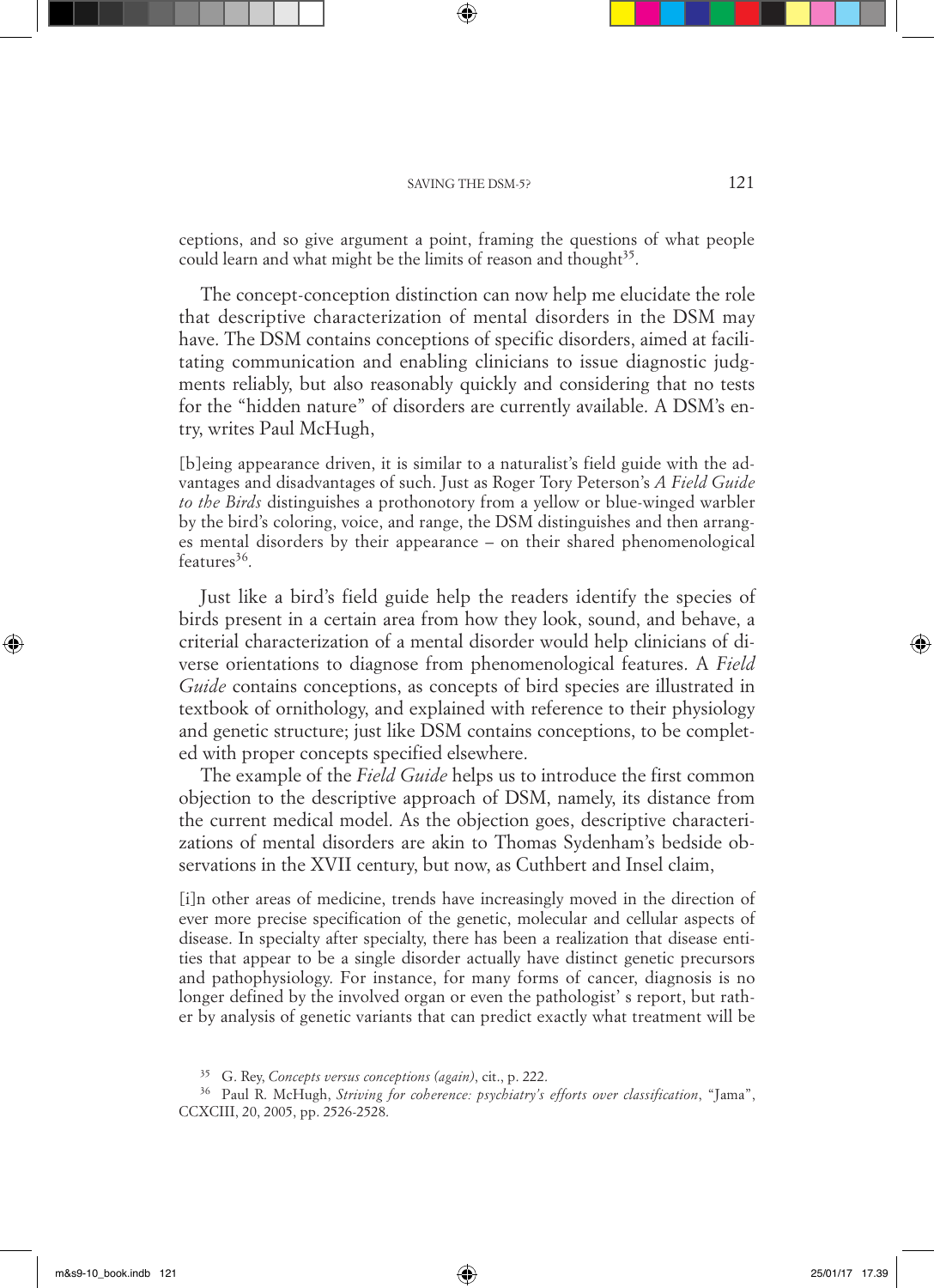optimal […]. In another domain, perhaps the most striking example of this trend involves a new drug, Ivacaftor (Kalydeco), approved by the Food and Drug Administration after an expedited review. The drug is effective in treating patients with cystic fibrosis who have a form of the syndrome with a specific mutation of the cystic fibrosis transmembrane regulator gene. Only 4% of patients with cystic fibrosis have this genetic mutation, but, for these patients, the compound is highly effective in correcting the action of the malfunctioning protein<sup>37</sup>.

There are two lines of reply to this objection. First, there is the Ignorance argument, illustrated in the previous section. Even granting that neuroscience, genetics and epigenetics, provide now many hypotheses about the etiology of mental disorders or of some of their symptoms, it is plausible that, quoting Kupfer again, in most cases, they have not reached "a level of sensitivity and specificity that we would be able to introduce into the diagnostic manual"38. In fact, the test for genetic variants of cancer and the discovery that a subgroup of patients with fibrosis can be treated with Ivacaftor mentioned above exemplify a kind of success that psychiatry experienced only at the beginning of the 20<sup>th</sup> century, with syphilis. As Derek Bolton summarizes:

[v]ery diverse signs and symptoms at and over time were unified into a syndrome caused by a kind of bacterium, a spirochete, invading the central nervous system, and which was treatable by penicillin. This early game, set and match achievement of the biomedical model applied to psychiatry has not been repeated since, and there are, as is well-known, ample reasons from research in the half-past century to cast doubt on whether it will ever be repeated, and indeed reason to believe that it will be not. As professor Kendler put it in a recent paper on the philosophical framework for psychiatry: no more spirochete-like discoveries, but rather multiple causes at multiple levels<sup>39</sup>.

Here is a second rejoinder to the claim that descriptive conceptions are remote from the medical model. The concept-conception distinction makes it possible to suggest that there is no tension in keeping descriptive conceptions of mental disorders for diagnostic, and specifying elsewhere (in research texts and optionally in different classifications) the genetic,

<sup>37</sup> B.N. Cuthbert, T.R. Insel, *Toward the future of psychiatric diagnosis: the seven pillars of RDoC*, cit., p. 1. See also D. Murphy, *Psychiatry in the Scientific Image*, cit., chapter 6.

<sup>38</sup> See footnote 30 above.

<sup>39</sup> Derek Bolton, *Classification and causal mechanisms: a deflationary approach to the classification problem*, in Kenneth S. Kendler, Joseph Parnas (eds.), *Philosophical Issues in Psychiatry II: Nosology*, Oxford University Press, Oxford, pp. 6-10. Bolton mentions Kenneth S. Kendler, *Toward a philosophical structure for psychiatry*, "American Journal of Psychiatry", CLXII, 3, 2005, pp. 433-440.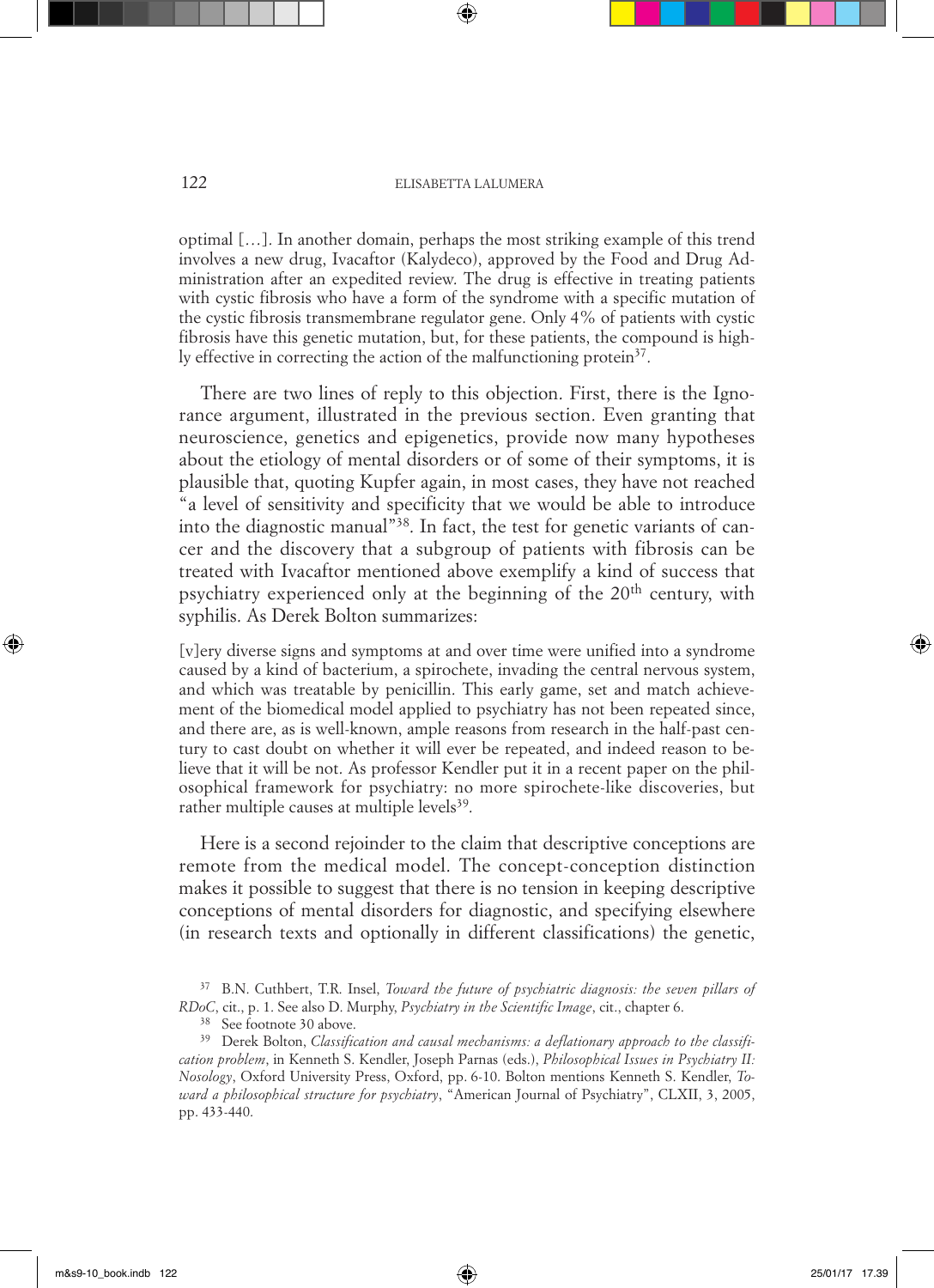neuropathological or most likely multilevel factors that intervene to cause them, that is, specifying elsewhere the concept of the disorder. Similarly, there is no tension in having both a *Field Guide* book for birds, and a science of ornithology. On this view, a descriptive approach to classification could be harmonized with the medical model insofar as it is completed by explanatory tools, in which mechanisms and ethiology of disorders at various levels of complexity are elucidated.

Moreover, there is a line of thought that brings to the conclusion that whereas descriptive conceptions of symptoms and prognosis may be contingent to many diseases, they are not so for psychiatric disorders, and therefore psychiatric diagnosis will inevitably rely on descriptive conceptions. In this sense, it is claimed, psychiatric disorders differ from other diseases in the relation between signs and symptoms that they instantiate. I borrow again Derek Bolton's phrases:

[i]n acute medical care the symptoms of distress (physical or mental) is likely not to be the critical point, and may indeed in trauma be a good sign (of consciousness and life), the critical point being more likely to be an inner, beneath the skin, sign of something potentially catastrophic. In psychiatry, by contrast, especially in distress-related conditions such as depression and anxiety, the symptoms of distress are more constitutive of the illness, and the opposed concept of sign has a much less critical role. To put the point another way, the mental phenomenology, and its immediate behavioural associations, and its interpretation in the social context, have a defining role in our concepts of mental illness, and it is likely that, whatever else we may want our diagnostic categories to capture, we want them to capture these phenomena<sup>40</sup>.

Let us now consider the second objection to the descriptive approach of DSM, namely is that its concepts lack validity; in particular, from a historical point of view, some commentators have argued that, from DSM-III on, validity has been sacrificed to reliability<sup>41</sup>. While there are different specific definitions in the literature, a common core to them is the idea that validity concerns whether a proposed concept captures or not an existing category in the world (in the sense that phlogiston or ghosts are not valid scientific concepts). A list of criteria of validity for psychiatric concepts was introduced before the publication of DSM-III, and now comprises validators from neuroscience, genetics, and the biomedical sciences (symptoms and course, family aggregation, genetic variations, and pathol-

<sup>40</sup> D. Bolton, *Classification and causal mechanisms: a deflationary approach to the classification problem*, cit., p. 10.

<sup>41</sup> See *e.g.* S.E. Hyman, *Can neuroscience be integrated into the DSM-V?*, cit.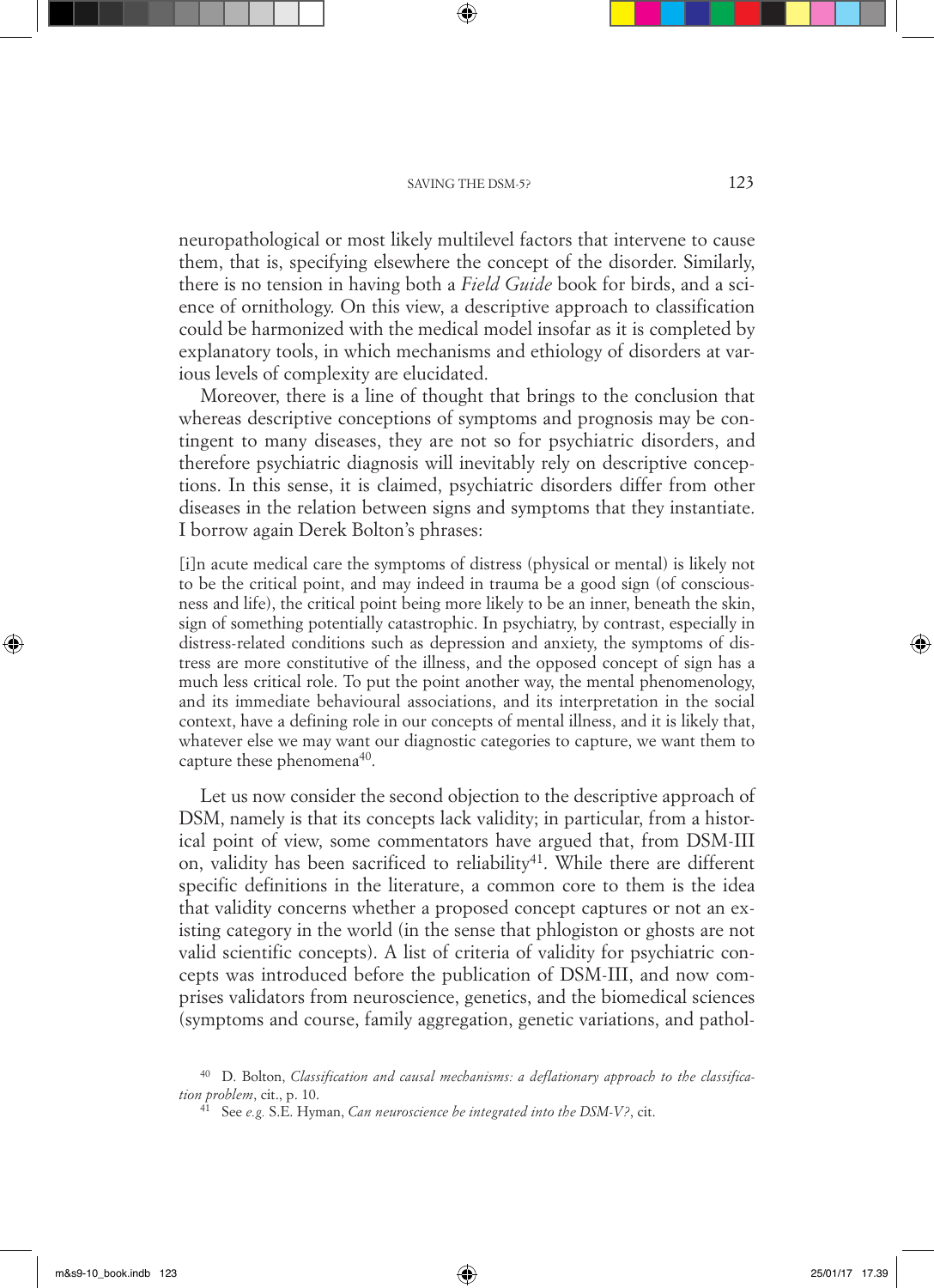#### 124 ELISABETTA LALUMERA

 $\log$  ogy of neural mechanisms)<sup>42</sup>. There is a consistent agreement among psychiatrists and philosophers of psychiatry on the claim that a few of the disorders catalogued in DSM-5 correspond to validated categories. To quote Nesse and Stein's synthetic statement, "with the exception of neurological disorders such as Huntington's Disease, not one of the main DSM mental disorders can be validated by laboratoryor imaging biomarkers"43.

My point is that the objection is not directed to descriptivism *per se*. Descriptivism is the choice of a particular structure and terminology for conceptions of mental disorders (polythetic criteria and objective language); it is not a thesis about which mental disorders should be included in the manual. In short, descriptivism is about "how", not what to characterize in the diagnostic manual. Validity, on the contrary, concerns the "what" question. Thus, in principle, there is no obstacle to the view that new research may provide amendments to the present classification, without changing its descriptive style. This is in fact what happened in the revision process of DSM-IV that lead to DSM-5. This is what Kendler and First call a "iterative" model for psychiatric progress:

[t]he iterative model assumes that using increasingly rigorous empirical methods, each subsequent revision of our diagnostic system will produce improvements over its predecessor. Overtime, this process will slowly move our nosology from the rough constructs we now call 'disorders' towards a better and better approximation of the 'true' psychiatric diseases as they exist in nature. The iterative model is evolutionary and cumulative in nature. The architects of DSM-III-R8 and DSM-IV implicitly utilised this approach. The DSM-IV revision strategy, which called for making changes only if there was sufficient evidence to justify such a change, also implicitly followed this iterative model<sup>44</sup>.

There are some examples of possible problems arising within the current nosology, which could be addressed by enhancing empirical validation studies without dismissing the descriptive approach: to name just two, the division between affective and schizotypal disorders<sup>45</sup>, and the

<sup>42</sup> Eli Robins, Samuel B. Guze, *Establishment of diagnostic validity in psychiatric illness: its application to schizophrenia*, "American Journal of Psychiatry", 126, 7, 1970, pp. 983-987, Kenneth S. Kendler, *The nosologic validity of paranoia (simple delusional disorder): a review*, "Archives of General Psychiatry", 37, 6, 1980, pp. 699-706.

<sup>43</sup> R. Nesse and D. J. Stein, *Towards a genuinely medical model for psychiatric nosology*, cit., p. 4.

<sup>44</sup> Kenneth S. Kendler and Michael B. First, *Alternative futures for the DSM revision process: iteration v. paradigm shift*, "The British Journal of Psychiatry", CXCVII, 4, 2010, pp. 263-265.

<sup>45</sup> See eg. Talya Greene, *The Kraepelinian dichotomy: the twin pillars crumbling?*, "History of Psychiatry", 18-3, 2007, pp. 361-379.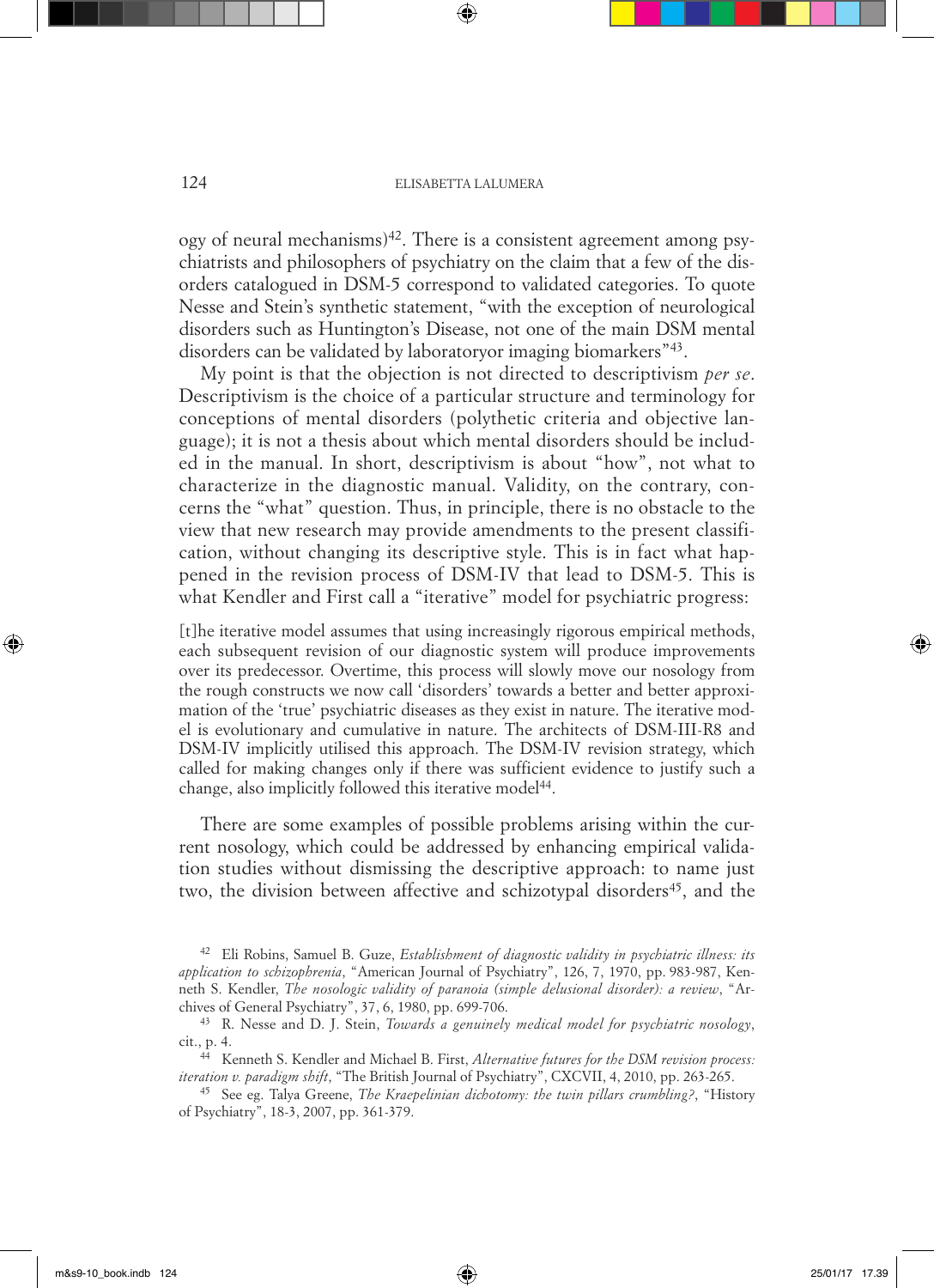proper characterization of personality disorders<sup>46</sup>. As the authors of the paper just quoted claim, the main advantage of iteration is that it is userfriendly, namely, that it is not revisionary with respect to diagnostic and communication practices of clinicians and other subjects involved, minimizing disruption.

However, there is more to the objection of validity of existing nosological concepts, namely, the claim that they hinder psychiatric progress *qua* being descriptive<sup>47</sup>. There are two ways of considering the descriptive characterization of a mental disorder as those included in the DSM: either the criteria are evidence for the presence of the disorder, or they are definitional with respect to  $it^{48}$ . Suppose that it is found that two (very) different causal pathways lead to the same syndrome described in a DSM entry – say, for the sake of simplicity, a genetic cause, and a traumatic cause. On the evidential views of criteria, that would suffice for concluding that the descriptive criteria underdetermined the presence of a disorder, where in fact there are two or many different disorders. On the definitional view, the disorder is one, as the criteria are reified into an entity.

The rigid reification of disease entities out of criteria is arguably problematic for research. In article published in 1996 William Follette and Arthur Houts discuss the case of depression, and the result of a long empirical study testing a certain treatment on depressed patients, which showed no significant improvement of condition. They claim that the result was due to the inadequate reification of the criteria for depression into one disorder entity, where in fact there should be many:

[a] syndromal classification system assumes that a depressive is a depressive is a depressive. However, there are several well-developed accounts for how depression might come about, (e.g., biological, behavioral, cognitive-behavioral, and interpersonal theories, etc.). If one assumed that depressive symptoms were one possible endpoint from a number of etiological pathways and that any group of persons with depression contained a number from each pathway, then comparative outcome studies are forever doomed to get equivalent results because those

<sup>46</sup> See the history of the discussion before the publication of DSM-5 contained in Peter Zachar et al., *Personality disorder in DSM-5: an oral history*, "Psychological medicine", 46-01, 2016, pp. 1-10.

<sup>47</sup> See *e.g.* S.E. Hyman, *The diagnosis of mental disorders: the problem of reification*, cit.; B.N. Cuthbert, T.R Insel, *Toward the future of psychiatric diagnosis: the seven pillars of RDoC*, cit.

<sup>48</sup> Well-explained in Paul E. Meehl, *Bootstraps taxometrics: Solving the classification problem in psychopathology*, "American Psychologist, L, 4, 1995, pp. 266-275.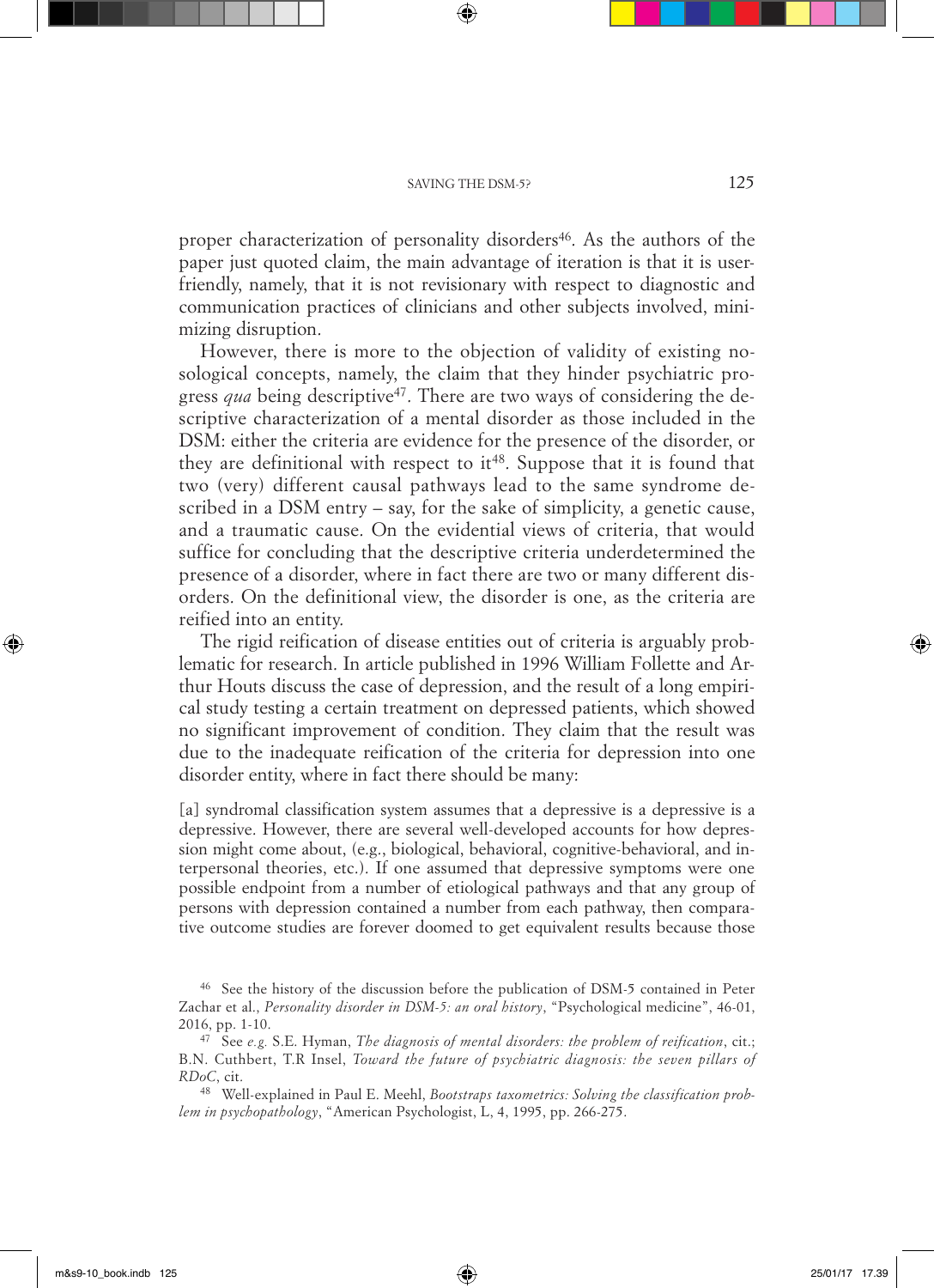#### 126 ELISABETTA LALUMERA

who might have had a biological cause might respond to medication but not those who were interpersonally unskilled, and so on<sup>49</sup>.

The case of depression is problematic and its proper discussion in empirical terms is out of the scope of this paper. However, the lesson to be learned is clear enough: that descriptive criteria, once reified, are an obstacle to research.

A possible defense of the descriptive approach goes through employing once more the distinction between conceptions, which are not definitional, versus concepts, which fix their referents. As we do not use our conception of gold (the yellow-looking, brilliant substance) for selecting gold samples for chemical studies, so the descriptive conceptions of disorders included in the DSM are better employed for diagnosis and communication, with the proviso that they do not exhaust the nature of the disease itself. On this reading, the problem of reification is not descriptivism per se, but one possible (and empirically disadvantageous) kind of descriptivism, namely the use of criteria as reference-fixing, and the conflation of conceptions with concepts, in a strict operationist epistemology. In Meehl's words, psychiatry should import from the rest of medicine the notion that syndromes are just evidence:

advanced-science medical model does not identify disease taxa with the operationally defined syndrome; the syndrome is taken as evidentiary, not as definitory. The explicit definition of a disease entity in nonpsychiatric medicine is a conjunction of pathology and etiology and therefore applies to patients who are asymptomatic (which is why, e.g., one can have a silent brain tumor or a staghorn kidney that never causes trouble during life and is only found postmortem)<sup>50</sup>.

#### *IV*

At present, psychiatric disorders are characterized descriptively, as the standard within the scientific community for communication and, to a certain extent, for diagnosis, is the DSM, now at its fifth edition. I have revised the main reasons for introducing descriptivism in DSM-III, name-

<sup>49</sup> William C. Follette, Arthur C. Houts, *Models of scientific progress and the role of theory in taxonomy development: A case study of the DSM*, "Journal of Consulting and Clinical Psychology", LXIV, 6, 1996, pp. 1120-1132.

<sup>50</sup> P. Meehl, *Bootstraps taxometrics: Solving the classification problem in psychopathology*, cit., p. 266.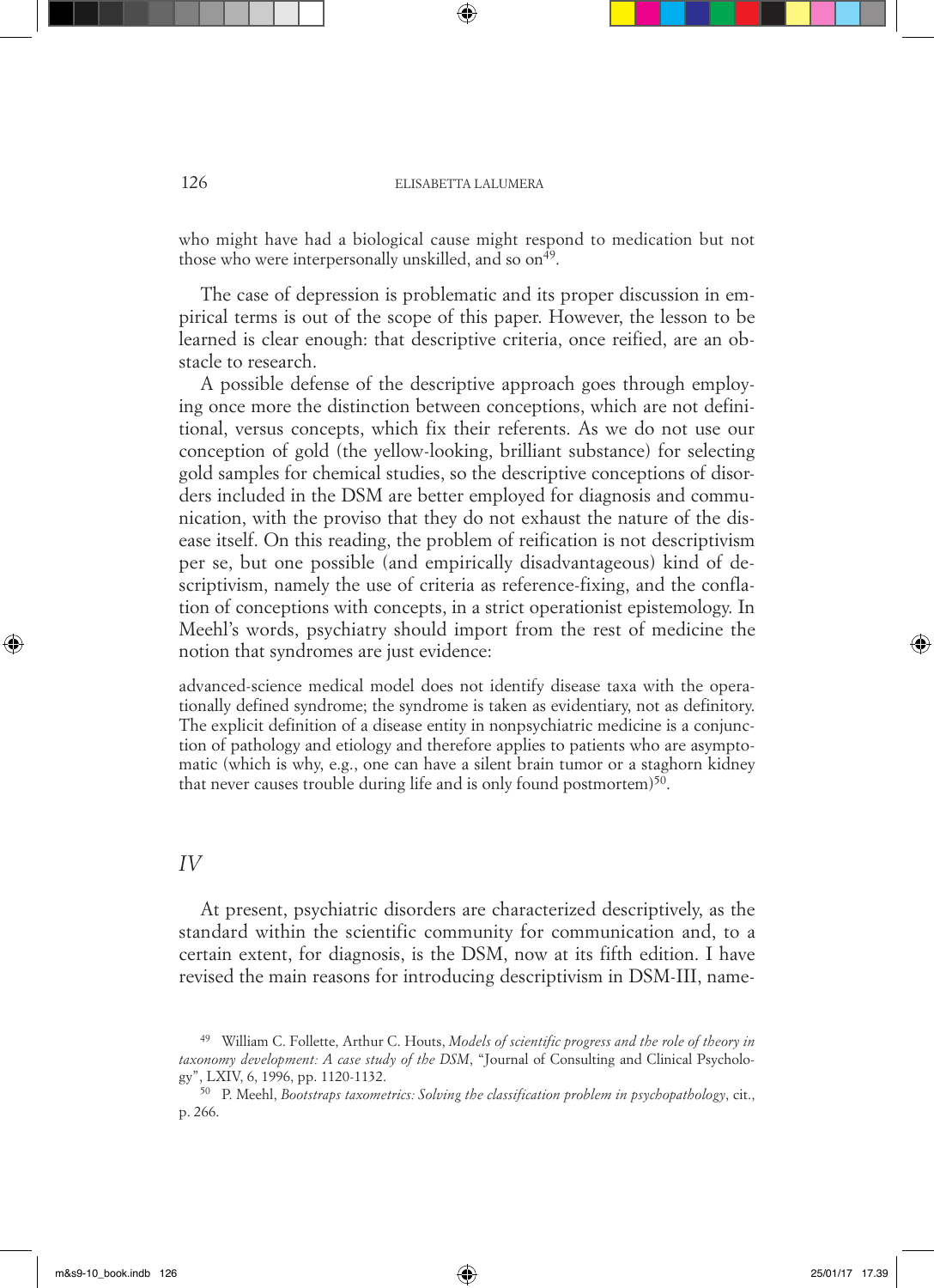ly the aim of achieving reliability of diagnosis and improving communication in a situation of theoretical disagreement, which has continued up to now, with different contenders. Descriptivism is also motivated by the Ignorance argument, which starts with acknowledgment of the relative failure of finding genetic, epigenetic, and neuropathologic biomarkers for most mental disorders up to now. Descriptivism has also the advantage of capturing the phenomenology of mental disorders, which appears to be essential for the diagnosis (but not exhaustive of the nature of the disease). My point has been to show that if we rely on the distinction between conceptions – procedures of identification – and concepts – reference-fixing representations – we may understand a limited but valid role for descriptive characterizations, and reply to common objections addressed by those who advocate a theoretically informed approach.

A defense of descriptivism within DSM makes room for the idea that different classification systems may serve different purpose within the same scientific domain. As Kenneth Kendler writes,

[n]osologies have to serve at least two masters (not counting the administrative and insurance apparatus of health care) – researchers and clinicians. These needs are sometimes in conflict. Researchers want detailed, highly accurate diagnoses and typically ask more than fewer questions. Clinicians are always in a hurry and so for them the shorter and simpler the diagnostic criteria the better<sup>51</sup>.

Should researchers build and rely on a different nosology, as that envisaged in the RdoC project, or should a more thorough empirical work on the existing provisional categories provide a way of complementing existing criteria outside the diagnostic manual, is a question to be left open in the present contribution<sup>52</sup>.

<sup>51</sup> Kenneth S. Kendler, *Introduction*, in K.S. Kendler, J. Parnas (eds.), *Philosophical Issues in Psychiatry II: Nosology*, cit., p. XIII.

<sup>52</sup> The very first version of this paper was presented in Bologna, Department of Philosophy and Communication, at a workshop on *Aspects of scientific explanation* organized by Francesco Bianchini on October 21st, 2015. I thank the organizers and audience for comments. I also thank Vera Tripodi and Maria Cristina Amoretti for discussions on these themes in a *Philosophy of Medicine* workshop held in Turin, Philosophy Department, on January 22nd, 2016.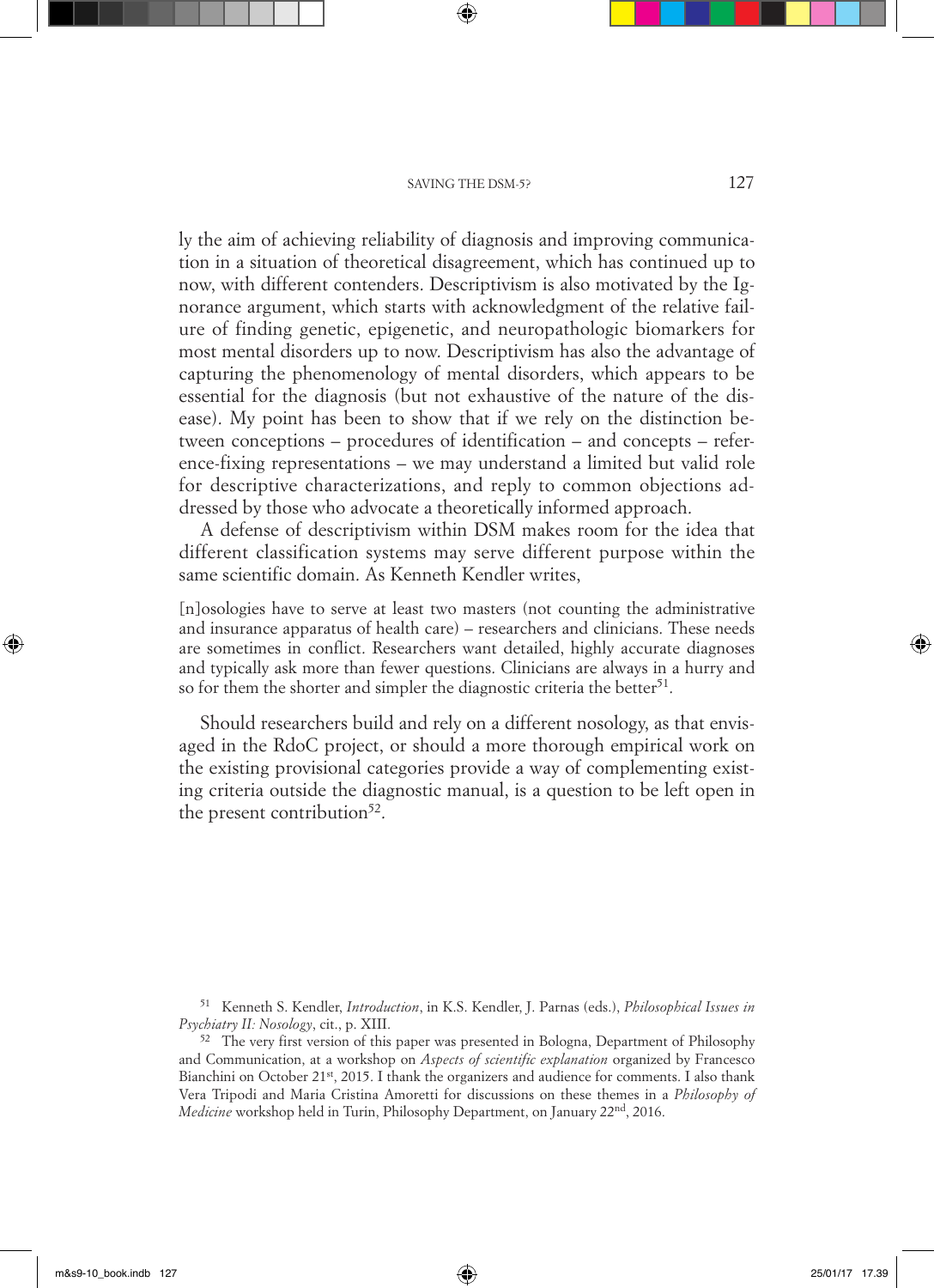## Autori di questo numero/Contributors to this issue

- **Maria Cristina Amoretti**, dottore di ricerca in Filosofia, insegna Filosofia della mente presso l'Università degli Studi di Genova. È stata assegnista di ricerca presso l'Università di Genova e l'ICT del CNR, Roma, Visiting Scholar presso l'University of Malta, nonché Visiting Research Fellow presso il King's College, London, la Rurh-Universität, Bochum e la Technische Universität München. Ha fatto parte del comitato direttivo della Società Italiana di Filosofia Analitica, di cui è stata anche vice-presidente nel 2012-14. Le sue principali linee di ricerca riguardano la filosofia della mente, la filosofia della scienza, in particolare la filosofia della medicina e della psichiatria, l'epistemologia. Tra le sue pubblicazioni più recenti: *Filosofia e medicina* (Carocci 2015), *La mente fuori dal corpo* (FrancoAngeli 2011), *Piccolo trattato di epistemologia* (con N. Vassallo, Codice 2010), Il triangolo dell'interpretazione (FrancoAngeli 2008).
- **Maurizio Balistreri** è ricercatore di Filosofia morale presso il Dipartimento di Filosofia e Scienze dell'Educazione dell'Università di Torino. È stato Presidente del Comitato di Bioetica del Policlinico militare del Celio dal 2005 al 2013 ed è attualmente responsabile della segreteria scientifica del Comitato di Bioetica d'Ateneo. È autore di più numerosi articoli, saggi e contributi a volume sui temi di etica e di bioetica, e ha scritto *Etica e clonazione umana* (Guerini & Associati, 2004), *Organismi geneticamente modificati* (2006), *Etica e romanzi* (2010), *Superumani* (2011), *La clonazione umana prima di Dolly* (2015) e *Il futuro della riproduzione umana* (2016). È autore con Arianna Ferrari di *La ricerca sugli embrioni in Europa e nel mondo* (Zadig 2004), ed ha curato con Maurizio Benato e Maurizio Mori, *Etica medica nella vita militare* (Value 2014).

**Giulia Borgogni**, Dottore in Psicologia, Università degli Studi di Firenze.

**Francesca Ervas** is a Researcher in Philosophy of Language at the University of Cagliari. After completion of the PhD in Philosophy at Roma Tre University in 2006, she worked as a postdoc at the University College London and the Institut Jean Nicod, Ecole Normale Supérieure in Paris. Her main writings focus on figurative language, translation and interpretation theory. In these

**Medicina & Storia** Anno XV / 8, n.s. / 2015 ISSN (print) 1722-2206 - ETS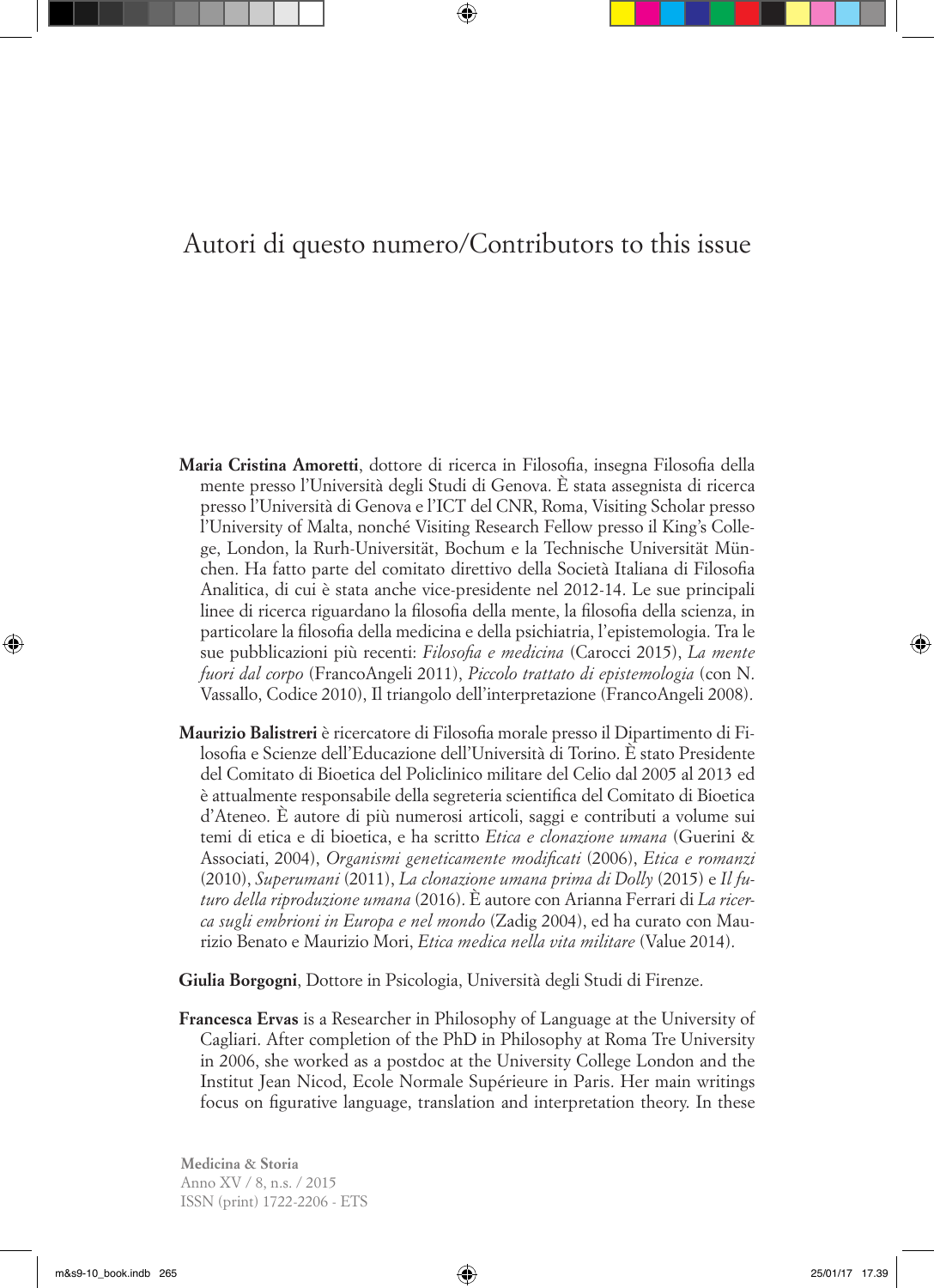fields, she wrote four monographs: *Uguale ma diverso. Il mito dell'equivalenza nella traduzione* (Quodlibet, Macerata 2008), *Il principio di traducibilità* (Sapere, Padova 2009), *Pensare e parlare* (Editori Riuniti, Rome 2016) and *Che cos'è una metafora* (Carocci, Rome 2016, with E. Gola). Her recent publications on metaphor include *Metaphor and Argumentation* (Isonomia, Urbino 2014, ed. with M. Sangoi) and *Metaphor and Communication* (John Benjamins, Amsterdam 2016, ed. with E. Gola).

- **Eleonora Fazzini**, Dottore in Psicologia, Università degli Studi di Firenze.
- **Giada Gori**, Dottore in Psicologia, Università degli Studi di Firenze.
- **Rosapia Lauro Grotto**, Professore Associato di Psicologia Dinamica, Dipartimento di Scienze della Salute, Università degli Studi di Firenze.
- **Fiorella Lopiccoli**, laureata in Filosofia, è docente di ruolo presso il Liceo Scientifico "Paolo Frisi" di Monza ed ha conseguito il Dottorato in Storia della Scienza presso l'Università di Bari. L'ambito delle sue ricerche è relativo ai secoli XVII e XVIII per quanto riguarda la storia del pensiero scientifico ed epistemologico, in particolare Blaise Pascal, e del pensiero medico, tra pratiche e teoria, attraverso le opere di Francesco Maria Nigrisoli e Francesco Torti. Tra le sue pubblicazioni, oltre ad aver curato la voce *Alessandro Lopiccoli, igiene e pubblica sanità tra i Borboni e i Savoia* in *Scienziati di Puglia* (a cura di F.P. de Ceglia, Bari 2007), ricorda: *Il corpuscolarismo italiano nel "Giornale de' Letterati" di Roma (1668-1681)* in *Scienza, filosofia e religione tra '600 e '700 in Italia* (a cura di M.V. Predaval Magrini, Milano 1990); *Francia 1679-1683: l'uso terapeutico della china-china tra iatrochimica e iatromeccanica,* "Medicina e Storia", VII, 13, 2007; *Francesco Maria Nigrisoli e Antonio Vallisneri: forse un dialogo mancato* in *Antonio Vallisneri. La figura, il contesto, le immagini storiografiche* (a cura di D. Generali, Firenze 2008); *Notizia intorno alle Consultazioni mediche di Francesco Torti (1658-1741)*,"QE - Quaderni Estensi", 4, 2012.
- **Elisabetta Lalumera** è ricercatrice dal 2006 presso il Dipartimento di psicologia dell'università di Milano-Bicocca, dove insegna Filosofia della scienza. Si è occupata di questioni epistemologiche e metodologiche della psicologia e in particolare delle nozioni di regola, concetto e relativismo cognitivo. Più recentemente i suoi interessi di ricerca vertono sulla filosofia della medicina e della psichiatria. Oltre ad articoli in riviste italiane e internazionali ha pubblicato i *volumi Concepts and normativity. A realist approach* (Il Poligrafo, Padova 2004); *Pensare. Leggi ed errori del ragionamento* (con A. Coliva, Carocci, Roma 2006), *Cosa sono i concetti* (Laterza, Roma-Bari 2009) e *Che cos'è il relativismo cognitivo* (Carocci, Roma 2013).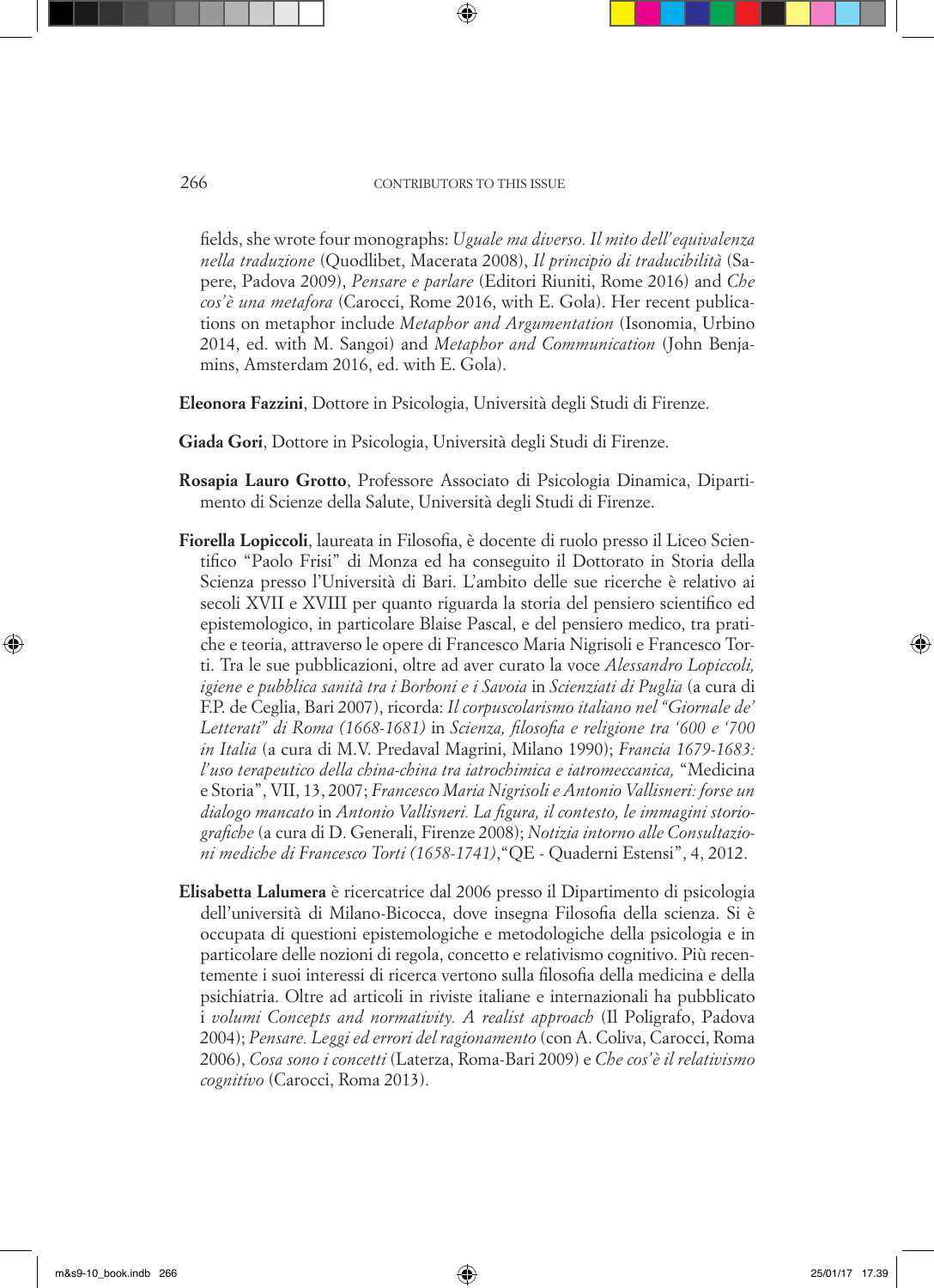- **Luciano Mecacci**, formerly Full Professor of General Psychology at the University of Florence, has extensively published in the field of cognitive psychophysiology and history of psychology, especially the history of Russian psychology (since his first book *Brain and History*, preface by Aleksandr R. Luria, Brunner-Mazel, New York, 1979). Recently he has devoted his work on the cultural, social and political context in Florence at the end of Fascist period (*La Ghirlanda fiorentina e la morte di Giovanni Gentile*, Adelphi, Milano 2014).
- **Marcello Montibeller** is a post-doc researcher in Philosophy of Language at University of Sassari. He graduated at Scuola Normale Superiore and obtained a PhD in Philosophy at Roma Tre University. He worked at Istituto Italiano per gli Studi Storici – Naples, Brenner Archiv – Innsbruck, Wittgenstein Archive – Cambridge, University of Sassari. His main writings focus on philosophy of social sciences (*Pareto Efficiency, the Coase Theorem and Externalities*, Journal of Economic Issues 2016, with A. Ventura e C. Cafiero), history of epistemology (*The Duty of Clarity: a Persuasion Effort: Continuity and Physics from Boltzmann to Wittgenstein*, Philosophical Investigations 2015), and philosophy (*L'Übersetzungsregel negli scritti di Wittgenstein*, Paradigmi, 2008). He is currently focusing on philosophy of evidence based medicine and medical communication. He is a student at the Faculty of Medicine of University of Rome and clinical trainee at the National Institute for Infectious Diseases of Rome.
- **Lucia Morra** insegna Logica e Filosofia della Scienza nel Corso di Laurea in Tecnica della Riabilitazione Psichiatrica presso la Scuola di Medicina di Torino. Dal 2012 organizza per lo stesso corso di studi un seminario nel quale studiose e studiosi di differenti discipline (psichiatria, genetica, psicologia, psicolinguistica, filosofia del linguaggio, linguistica, neurologia) presentano agli studenti le prospettive attraverso le quali il loro campo di ricerca indaga i disturbi comunicativi e di linguaggio nell'autismo e nella schizofrenia.
- **Massimo Papini**, Professore Ordinario di Neuropsichiatria Infantile, Università degli Studi di Firenze.
- **Elena Raveggi**, Psicologo clinico, Ricercatrice Associazione LAPO ONLUS (Associazione Italiana Famiglie, Enti e Professioni contro le malattie neurologiche e psichiatriche dell'età evolutiva, Firenze), sezione del Pupazzo di Garza.
- **Maria Grazia Rossi** is a post-doc researcher in Linguistics at the Catholic University of the Sacred Heart, Milan. She obtained her PhD in Cognitive Sciences from the University of Messina. After which, she worked as post-doc and adjunct professor at the University of Cagliari. She is currently focusing on the role of reasoning and argumentation in the social and collaborative dimension of human communication. Her writings focus on the role of emotions and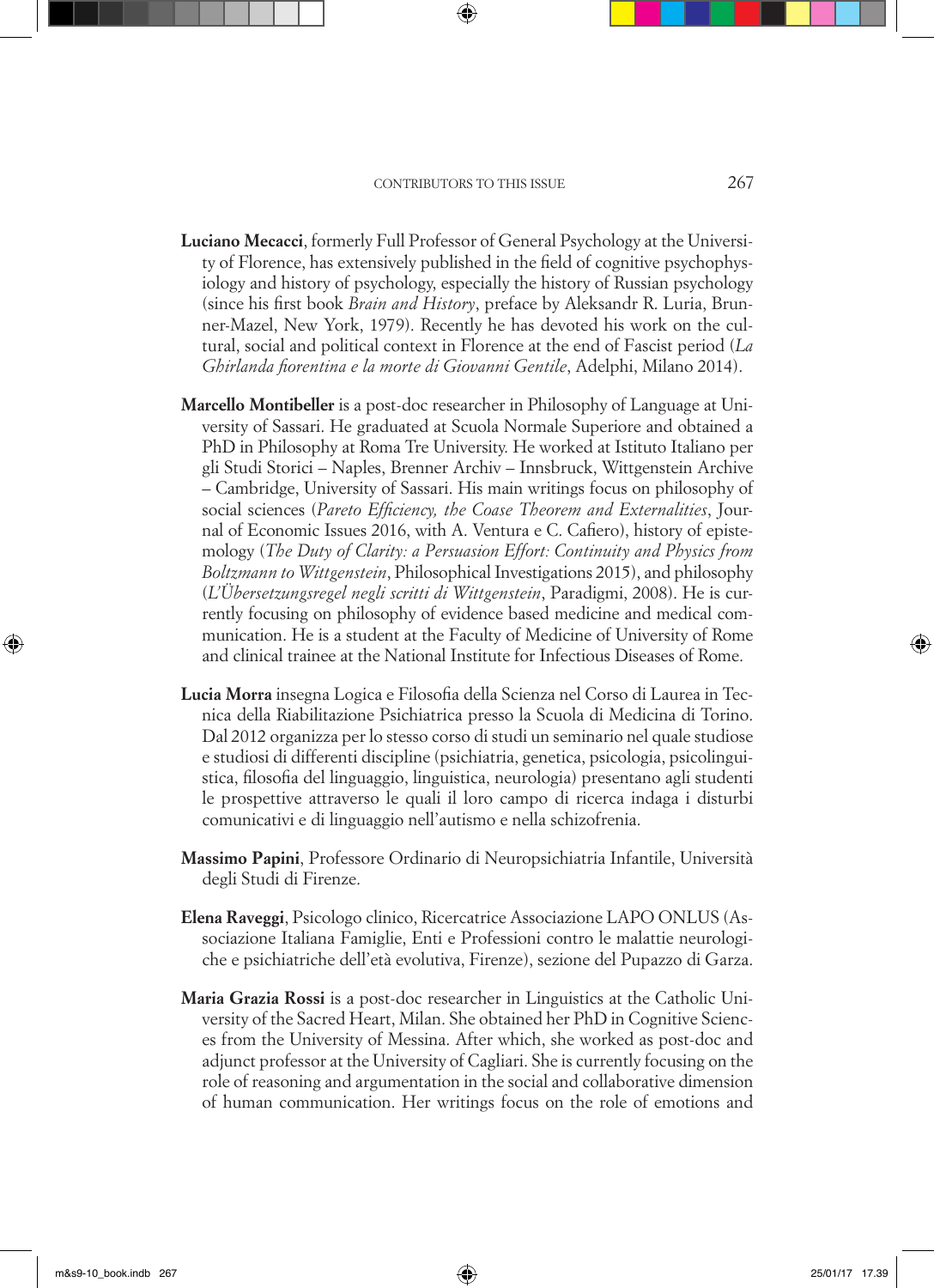metaphors in medical decision-making, political reasoning, and moral judgment. Her recent publications include a monograph titled *Il giudizio del sentimento. Emozioni, giudizi morali, natura umana* (Editori Riuniti, Rome 2013) and journal articles as *Emozioni e deliberazione razionale* (Sistemi Intelligenti 2014); *Argomenti metaforici* (Rivista italiana di filosofia del linguaggio 2016, with F. Ervas and E. Gola).

- **Pietro Salis** is a post-doc researcher at the University of Cagliari. He obtained a PhD in Philosophy (Cagliari) and a MA in Philosophy of mind (Warwick). His research interests deal with philosophy of language, philosophy of mind, and epistemology. His main writings deal with inferentialist theories of conceptual content, justificationism about meaning, and enactive approaches to mind and cognition. His more recent publications include *Grasp of concepts: common sense and expertise in an inferentialist framework*, (in M. Bianca, P. Piccari (eds.) *Epistemology of Ordinary Knowledge*, Cambridge Scholars, Newcastle 2015), *Counterfactually robust inferences, modally ruled out inferences, and semantic holism* (Al-Mukhatabat Journal 2015), and the book *Pratiche discorsive razionali. Studi sull'inferenzialismo di Robert Brandom* (Mimesis, Milano-Udine 2016). He also edited, together with P.L. Lecis e V. Busacchi, the book *Realtà, Verità, Rappresentazione* (FrancoAngeli, Milano 2015).
- **Debora Tringali**, Dottore in Filosofia, Ricercatrice Associazione LAPO ONLUS (Associazione Italiana Famiglie, Enti e Professioni contro le malattie neurologiche e psichiatriche dell'età evolutiva, Firenze), ccordinatrore della Sezione del Pupazzo di Garza.
- **Vera Tripodi**, membro del Labont (Laboratorio di Ontologia diretto da Maurizio Ferraris) e di APhEx, lavora all'Università degli Studi di Torino. Si è laureata presso l'Università degli Studi di Roma La Sapienza con una tesi su Frege e Dummett e ha conseguito il dottorato di ricerca in Logica ed Epistemologia presso lo stesso ateneo. È stata *Visiting Scholar* alla Columbia University di New York e ha svolto la sua attività di ricerca (in qualità di *Post-Doctoral Research Fellow*) presso il *Centre for Gender Research* dell'Università di Oslo, il centro di ricerca *Logos* dell'Università di Barcellona e il *CAS SEE* dell'Università di Rijeka. Le sue aree di ricerca sono: filosofia femminista, metafisica, filosofia del linguaggio ed epistemologia. Tra i suoi lavori: *Filosofia della sessualità*, Carocci, 2011; *Filosofie di genere. Differenza sessuale e ingiustizie sociali*, Carocci, 2015.